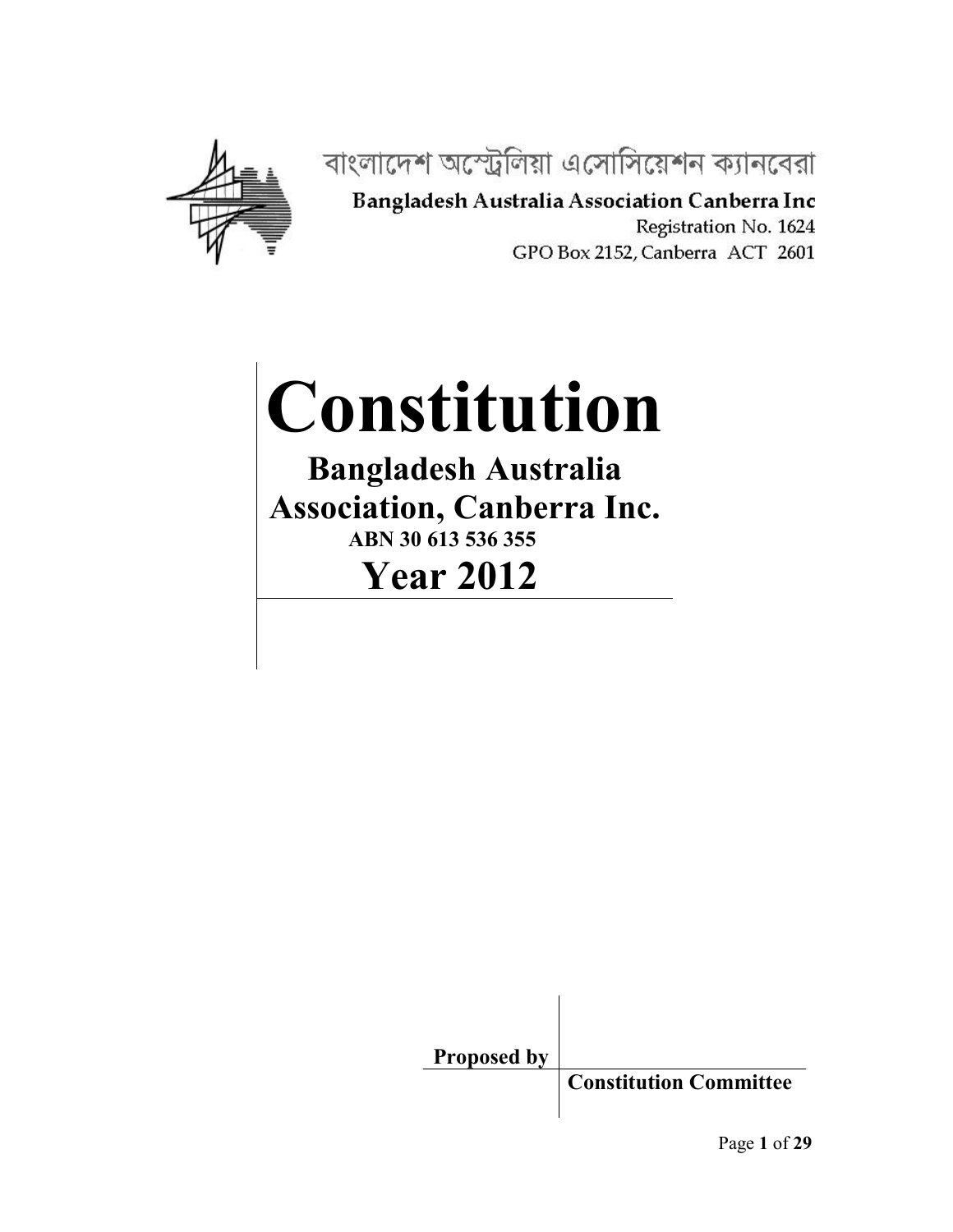#### **Table of Contents**

| <b>CONTENTS</b>        |                                                                               | <b>PAGE</b>             |
|------------------------|-------------------------------------------------------------------------------|-------------------------|
| <b>Article I.</b>      | <b>NAME AND LOCATION</b>                                                      | $\overline{\mathbf{4}}$ |
|                        | Article II. AIMS AND OBJECTIVES                                               | $\overline{\mathbf{4}}$ |
| <b>Article III.</b>    | <b>MEMBERSHIP</b>                                                             |                         |
|                        | 1. Membership qualifications                                                  | 5                       |
|                        | 2. Nomination for membership                                                  | 5                       |
|                        | 3. Membership Entitlement not transferable                                    | 6                       |
|                        | 4. Cessation of membership                                                    | 6                       |
|                        | 5. Resignation of membership                                                  | 6                       |
|                        | 6. Fees, subscription etc                                                     | 6                       |
|                        | 7. Members' liabilities                                                       | 7                       |
|                        | 8. Disciplining of members                                                    | 7                       |
|                        | 9. Rights of appeal of disciplined member                                     | 8                       |
| <b>Article IV.</b>     | <b>EXECUTIVE COMMITTEE</b>                                                    |                         |
|                        | 1. Powers of committee                                                        | 8                       |
|                        | 2. Constitution and membership                                                | 8                       |
|                        | 3. Election of office-bearers, committee members and their responsibilities 9 |                         |
| 4. President           |                                                                               | 10                      |
| 5. Vice President      |                                                                               | 10                      |
|                        | <b>6. General Secretary</b>                                                   | 10                      |
|                        | 7. Joint Secretary                                                            | 11                      |
| <b>Treasurer</b><br>8. |                                                                               | 11                      |
|                        | 9. Cultural Secretary                                                         | 11                      |
|                        | 10. Sports and recreation secretary                                           | 12                      |
|                        | <b>11. Committee Members</b>                                                  | 12                      |
|                        | 12. Vacancies & resignation of office-bearer and committee member             | 12                      |
|                        | 13. Removal of office-bearers and committee members                           | 13                      |
|                        | 14. Committee meetings and quorum                                             | 13                      |
|                        | 15. Delegation by committee to subcommittee                                   | 14                      |
|                        | 16. Voting and decisions                                                      | 14                      |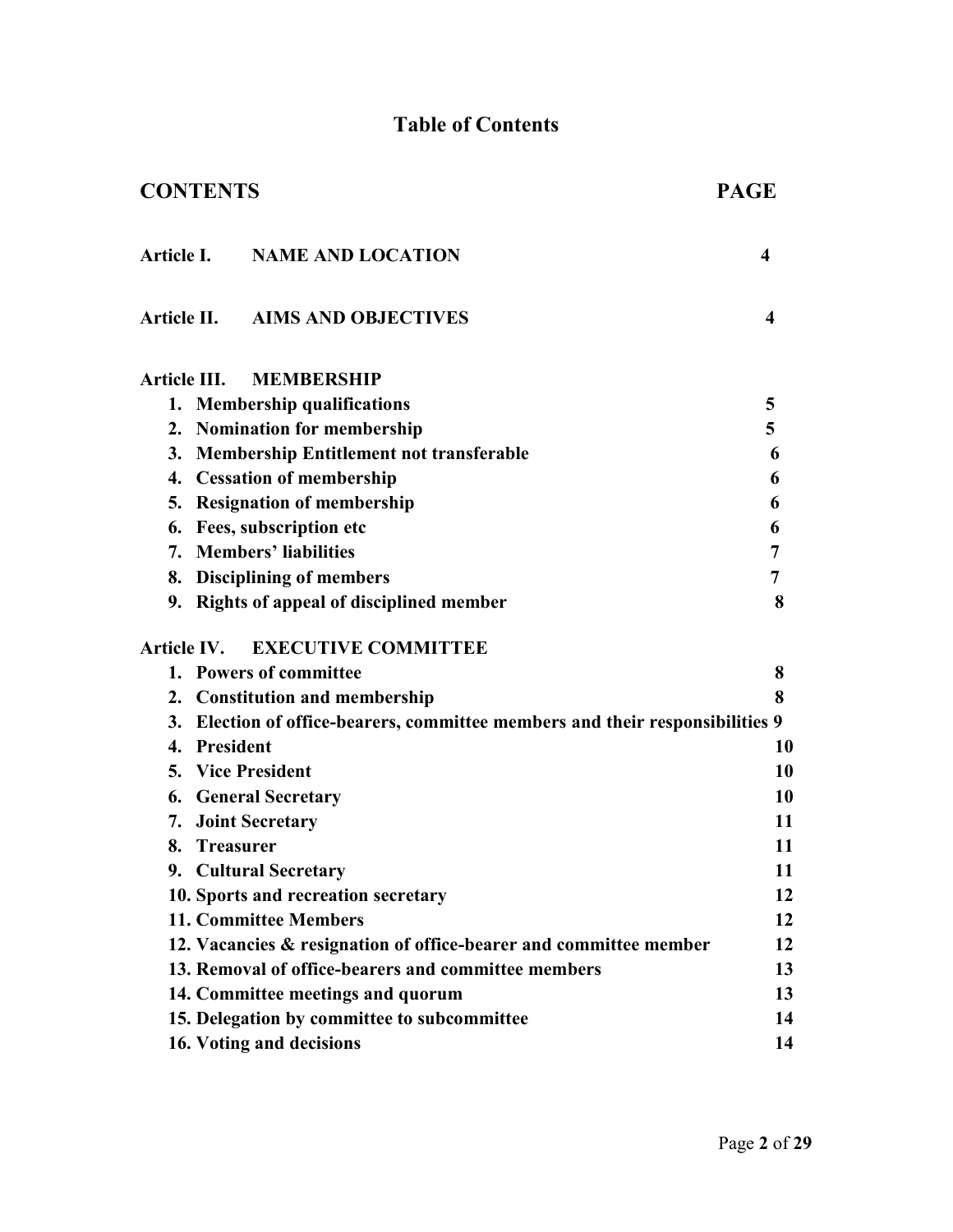#### **Article V. GENERAL MEETINGS**

|    | 1. Annual general meetings – holding of                 | 14 |
|----|---------------------------------------------------------|----|
|    | 2. Annual general meetings – calling of and business at | 14 |
|    | 3. General meetings – calling of                        | 15 |
|    | 4. Notice                                               | 16 |
|    | 5. General meetings – Procedures and Quorum             | 16 |
|    | <b>6. Presiding Member</b>                              | 17 |
|    | 7. Adjournment                                          | 17 |
|    | 8. Making of decisions                                  | 18 |
| 9. | Voting                                                  | 18 |
|    | 10. Appointment of proxies                              | 19 |

#### **Article VI. MISCELLANEOUS**

|    | 1. Funds – Source                           | 19 |
|----|---------------------------------------------|----|
|    | 2. Funds Management                         | 19 |
| 3. | <b>Amendments of Constitution</b>           | 19 |
| 4. | <b>Dissolution</b>                          | 20 |
|    | 5. Membership, Financial and Committee Year | 20 |
| 6. | <b>Auditors</b>                             | 20 |
|    | 7. Election Chairperson                     | 20 |
|    | 8. Awards and Recognition Certificates      | 21 |
|    | 9. Common Seal                              | 21 |
|    | 10. Custody of Books                        | 21 |
|    | 11. Inspection of Books                     | 21 |
|    | 12. Bangla Language & Cultural School       | 21 |
|    | 13. Bangla Radio                            | 23 |
|    | 14. PA System                               | 24 |
|    | 15. Public Officer                          | 25 |
|    |                                             |    |

## **APPENDIX 1 Membership Application form 27 APPENDIX 2 Election Nomination form 28 APPENDIX 3**

| Appointment of proxy form |  |
|---------------------------|--|
|---------------------------|--|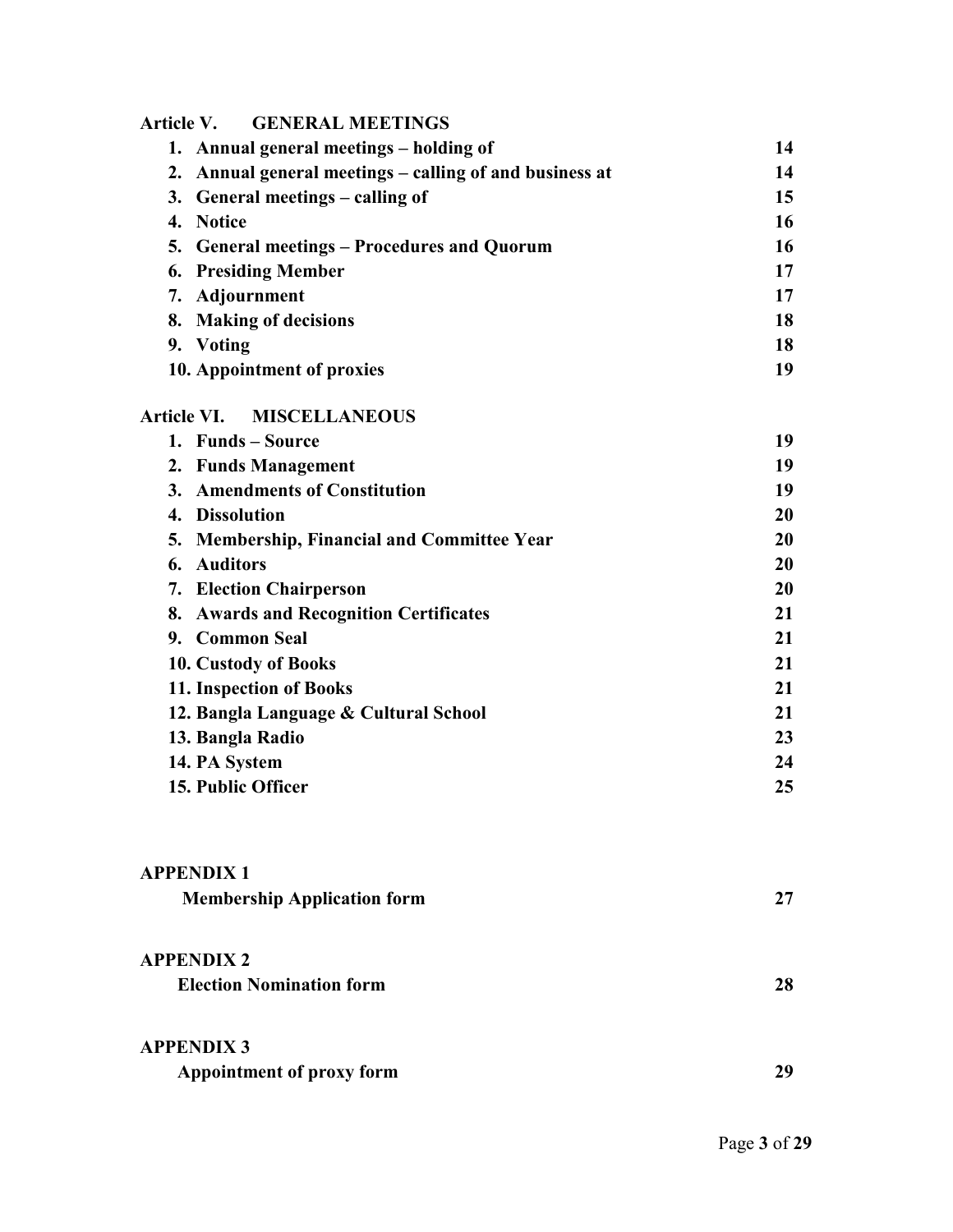### **Constitution**

#### **Article I. NAME AND LOCATION**

The name of the Association shall be "Bangladesh Australia Association, Canberra Inc." (hereinafter called the Association or by the acronym BAAC). The headquarters of the Association shall be in Canberra, ACT.

#### **Article II. AIMS AND OBJECTIVES**

Bangladesh Australia Association Canberra, Inc. is a not for profit, voluntary, nonpartisan, non-sectarian, non-political, and secular forum formed exclusively for cultural, educational and charitable purposes.

BAAC is dedicated to promoting the cultural and ethnic heritage of the Bangladeshi community in Canberra and surrounding region. Every year, it organizes several cultural programs, important national events, seminars, social gatherings and annual picnic to celebrate Bengali heritage and culture, and improve the communication among the members of the community. Members of BAAC participate in various local and national forums that serve the interests of Bangladeshi community. It also uses its resources and takes leading role to organise fundraising activities and or collect donations to help critical causes such as flood and natural disaster victims of Bangladesh as well as improving education and treatment facilities in Bangladesh.

The key objectives of BAAC are to:

- 1. Organise community activities of the Bangladeshis in ACT and surrounding region, and to assist in all possible ways the Bangladeshis in Australia, including residents and visitors.
- 2. Create good-will and fellow-feeling between Bangladeshi Australian and other Australian nationals and communities.
- 3. Project the culture of Bangladesh and Bangla language in the Australian society and to acquaint the people of Australia with socio-economic aspects in Bangladesh.
- 4. Promote and foster activities of national importance to Bangladesh.
- 5. Maintain effective contact and co-operation with other Associations and organisations with similar aims and objectives.
- 6. Carry out any other function the Association may deem appropriate from time to time.
- 7. Maintain BAAC as a non-profitable and non-political organisation.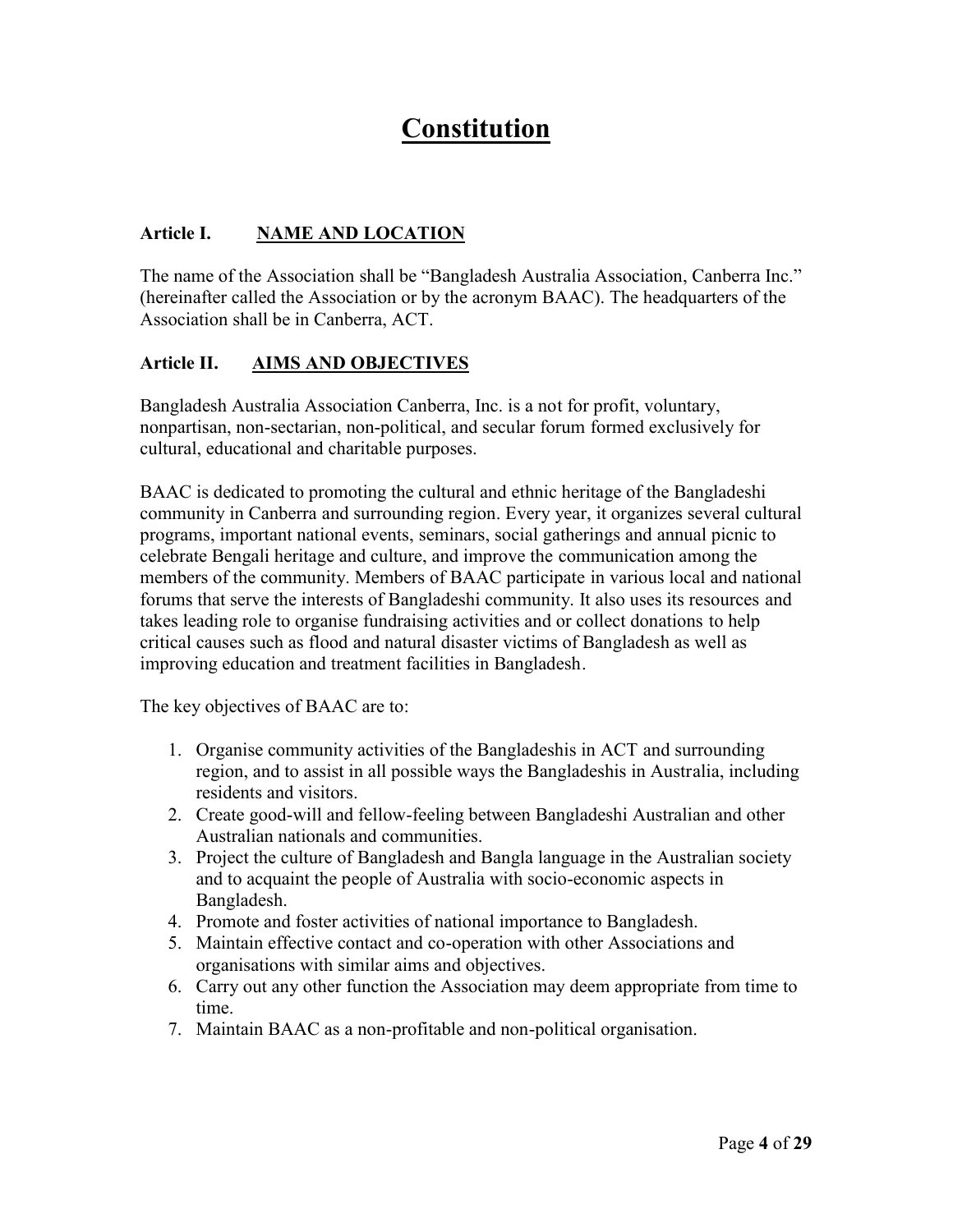#### **Article III. MEMBERSHIP**

#### **1. Membership qualifications**

- **1)** A person is qualified to be a member if
	- a) He/She (aged 18 or more years) is living in ACT and surrounding region who subscribes to the aims and objectives of the Association; and
- 2) The person
	- a) Has been nominated for membership in accordance with section 2 (1) (nomination for membership); and
	- **b)** Has been approved for membership of the Association by the executive committee of the Association.

#### **2. Nomination for membership**

- 1) A nomination of a person for membership of the Association
	- a) Must be made by a financial member of the Association in writing in the form set out in appendix 1; and
	- b) Must be lodged with the General Secretary of the Association.
- 2) After receiving a nomination for membership the General Secretary must refer the nomination to the executive committee which must decide whether to approve or to reject the nomination.
- 3) If the committee decides to approve a nomination for membership, the General Secretary must notify the nominee of that approval and request the nominee to pay within 15 days after receipt of the notification the sum payable in accordance with section 6 (fees, subscription etc) by a member as the first year's annual subscription.
- 4) The General Secretary must, on payment by the nominee of the amounts mentioned in subsection (3) within the period mentioned in the subsection, enter the nominee's name in the register of members and, on the name being so entered, the nominee becomes a member (also called financial member) of the Association.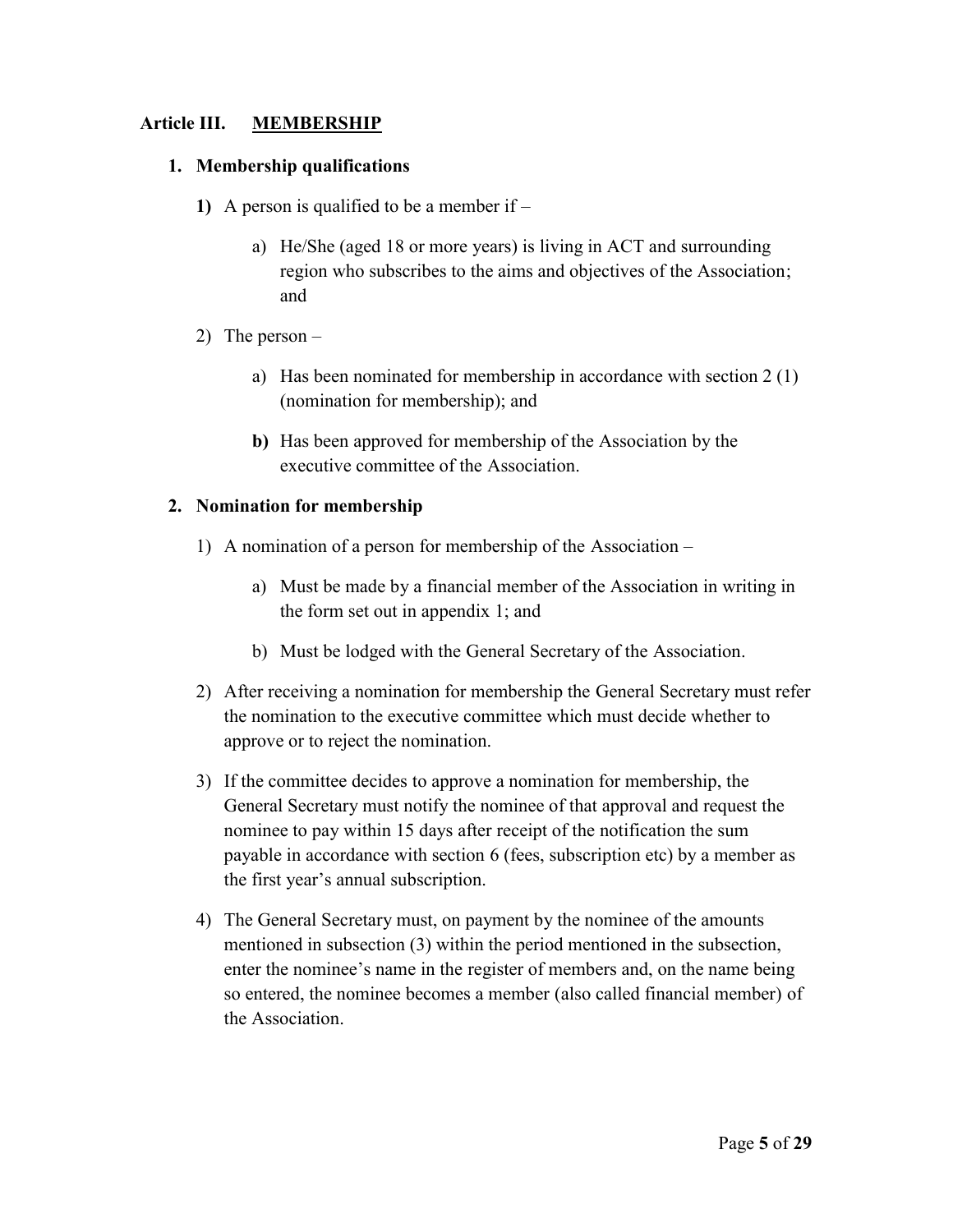#### **3. Membership entitlements not transferable**

- 1) A right, privilege or obligation that a person has because of being a member of the Association –
	- a) Can not be transferred to another person; and
	- b) Terminates on cessation of the person's membership.

#### **4. Cessation of membership**

- 1) A person ceases to be a member of the Association if the person
	- a) Dies; or
	- b) Resigns from membership of the Association; or
	- c) Is expelled from the Association; or
	- d) Fails to renew membership of the Association.
- 2) If membership ceases because of failure to renew, as soon as member pays membership fee, his/her membership will be renewed automatically.

#### **5. Resignation of membership**

- 1) A member who has paid all amounts payable by the member to the Association may resign from membership of the Association by first giving notice of not less than 1 month, in writing to the General Secretary of the member's intention to resign and, at the end of the period of notice the member ceases to be a member.
- 2) If a person ceases to be a member, the General Secretary must make an appropriate entry in the register of members recording the date the member ceased to be a member.

#### **6. Fees, subscription etc**

- 1) The annual membership fee of the Association is \$20 (pensioner and student \$15) or, if any other amount has been determined by the resolution of the annual general meeting.
- 2) The annual membership fee is payable
	- a) Except as provided by paragraph (b) before 1 August in each calendar year; or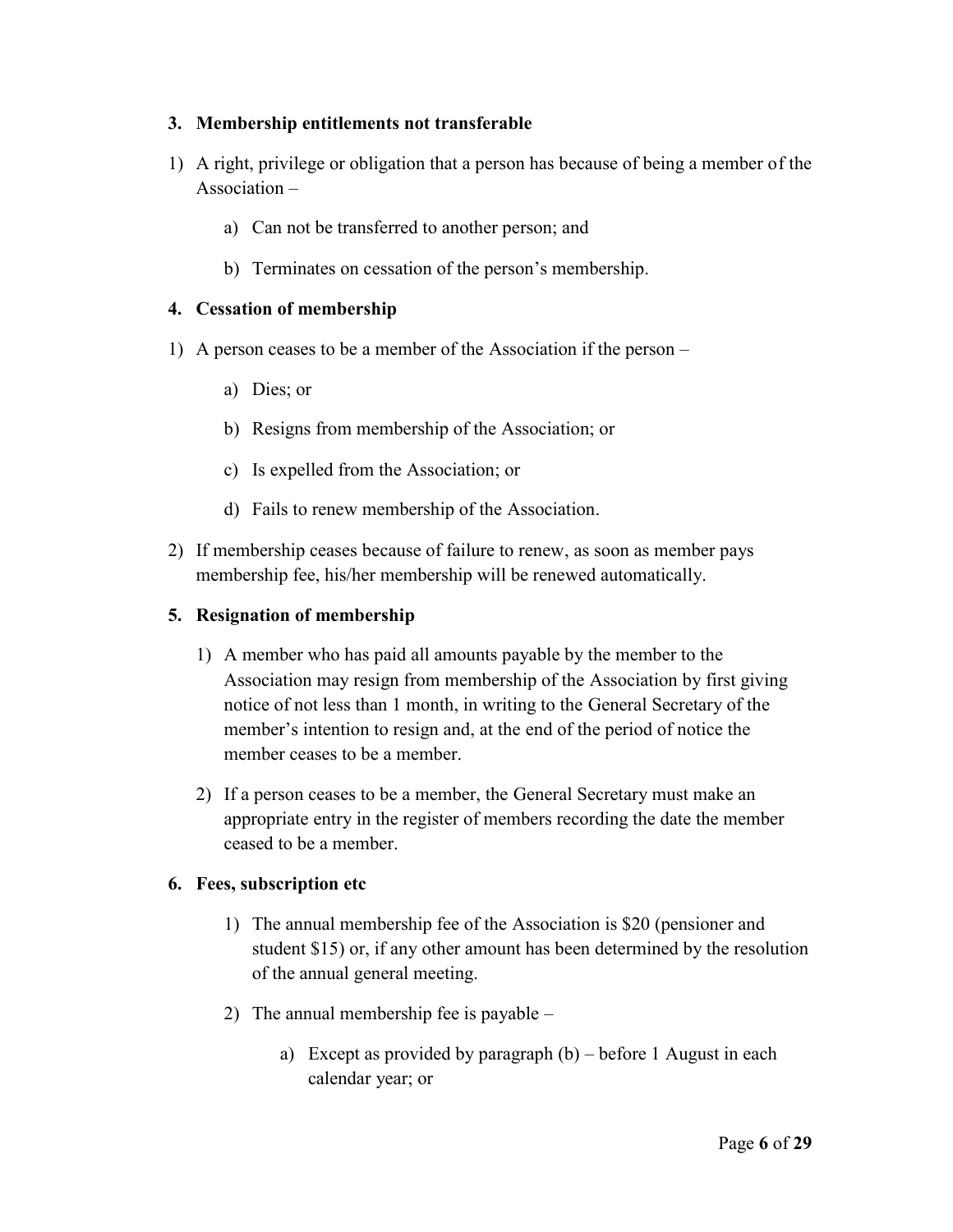b) If a person becomes a member on or after 1 August in any calendar year – before 1 August in each succeeding calendar year.

#### **7. Members' liabilities**

1) The liability of a member to contribute to the payment of the debts and liabilities of the association or the costs, charges and expenses of the winding up of the association is limited to the amount (if any) unpaid by the member in relation to membership of the association as required by section 6.

#### **8. Disciplining of members**

- 1) If the executive committee is of opinion that a member
	- a) Has persistently refused or neglected to comply with a provision of these rules; or
	- b) Has persistently and wilfully acted in a manner prejudicial to the interest of the Association; the executive committee may, by resolution –
		- i. Expel the member from the Association; or
		- ii. Suspend the member from the rights and privileges of membership of the Association that the executive committee may decide for a specified period.
- 2) If the executive committee passes a resolution under the sub section (1), the General Secretary must, as soon as practicable, serve a written notice on the member –
	- a) Setting out the resolution of the executive committee and the grounds on which it is based; and
	- b) Stating that the member may address the executive committee at a meeting to be held not earlier than 14 days and not later than 28 days after service of the notice; and
	- c) Stating the date, place and time of that meeting; and
	- d) Inform the member that the member may do either or both of the following:
		- i. Attend and speak at the meeting;
		- ii. Submit to the executive committee on or before the date of that meeting written representations relating to the resolution.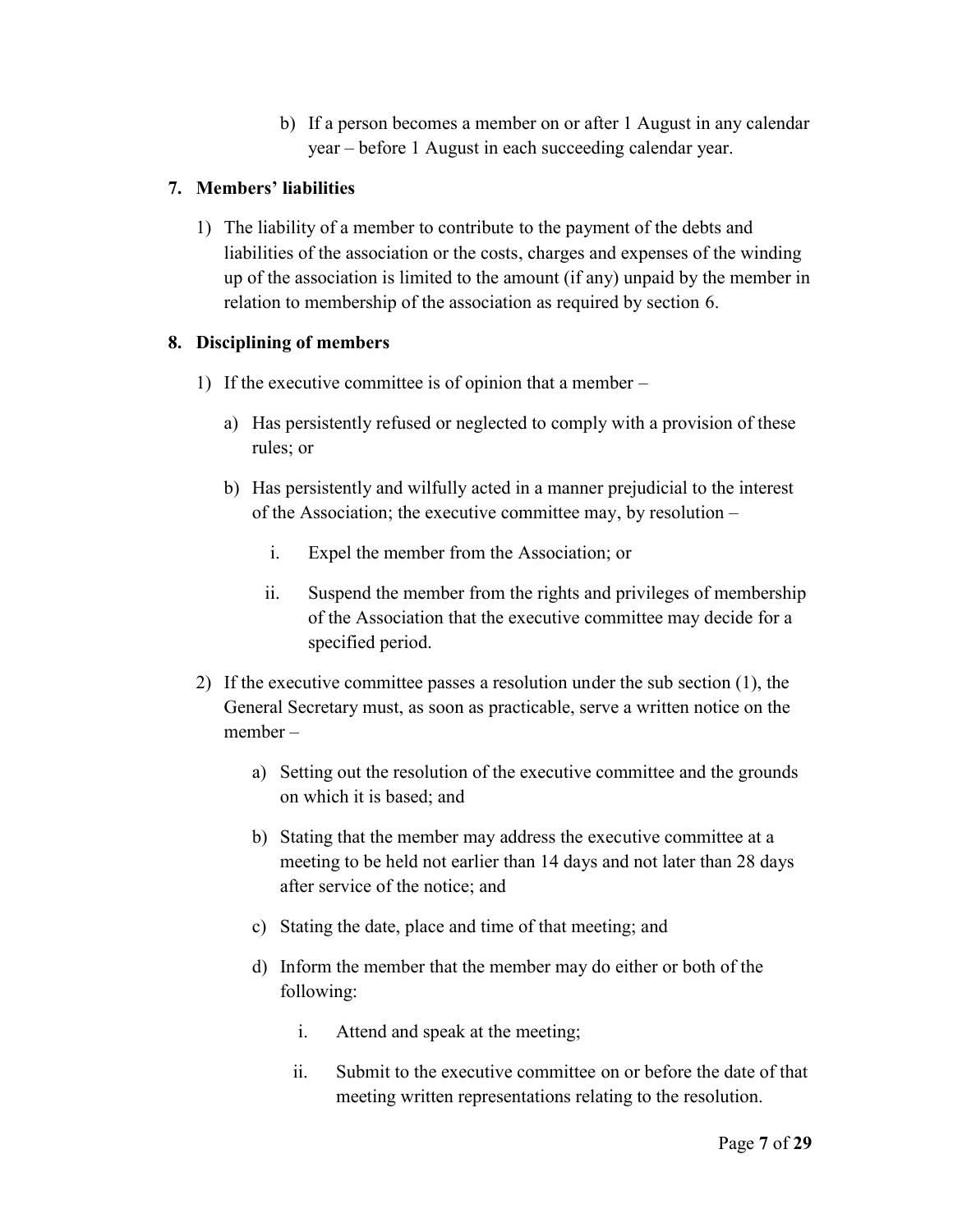#### **9. Rights of appeal of disciplined member**

- 1) A member may appeal to the Association in general meeting against a resolution of the committee within 7 days after notice of the resolution is served on the member, by lodging with the General Secretary a notice to that effect.
- 2) On receipt of a notice under subsection (1), the General Secretary must notify the committee which must call a general meeting of the association to be held within 21 days after the date when the General Secretary received the notice or as soon as possible after that date.
- 3) The committee and the member must be given the opportunity to make representation in relation to the appeal orally or in writing, or both.
- 4) The members present must vote by secret ballot on the question of whether the resolution should be confirmed or revoked.

#### **Article IV. EXECUTIVE COMMITTEE**

#### **1. Powers of committee**

- 1) The Executive committee (hereinafter called the committee) subject to any resolution passed by the Association in general meeting –
	- a. Controls and manages the day to day affairs of the Association; and
	- b. May exercise all functions that may be exercised by the Association other than those functions that are required by these rules to be exercised by the Association in general meeting; and
	- c. Has power to perform all acts and do all things that appear to the committee to be necessary or desirable for the proper management of the affairs of the Association.

#### **2. Constitution and membership**

- 1) The committee consists of
	- a) The office-bearers of the Association; and
	- b) Two committee members; each of whom must be elected under the section 3 (election of office-bearers and committee members) or appointed in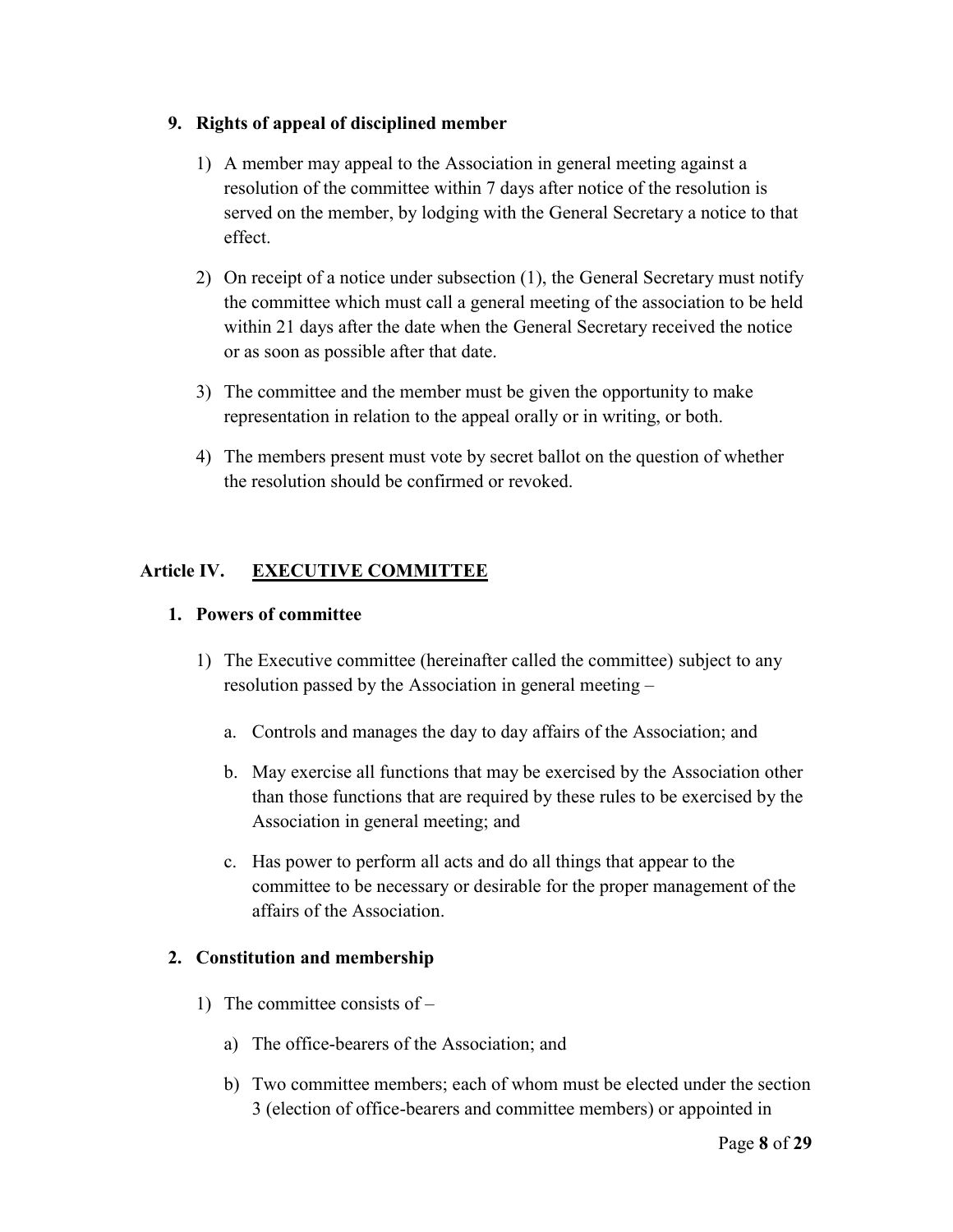accordance with subsection (4). One of the committee members if possible should be the immediate past president.

- 2) The office-bearers of the Association are
	- a) President
	- b) Vice-president
	- c) General Secretary
	- d) Joint Secretary
	- e) Treasurer
	- f) Cultural Secretary
	- g) Sports and Recreation Secretary
- 3) Each office-bearer and member of the committee holds office, subjects to these rules, until the conclusion of the annual general meeting following the date of the member's election, but is eligible for re-election.
- 4) If there is a vacancy in the membership of the committee, the committee may appoint a member of the Association to fill the vacancy and the member so appointed holds office, subject to these rules, until the conclusion of the next annual general meeting after the date of the appointment.

#### **3. Election of office-bearers, committee members and their responsibilities**

- 1) Nominations of candidates for election as office-bearers of the Association or as committee members –
	- a) Must be made in writing (in the form set out in appendix 2), signed by 2 members of the Association and accompanied by the written consent of the candidate (which may be endorsed on the nomination form); and
	- b) Must be given to the General Secretary of the Association not less than 7 days before the date fixed for the annual general meeting at which the election is to take place, or
	- c) Must be given to the Election Chairperson at the annual general meeting
- 2) If insufficient nominations are received to fill all vacancies on the committee, the candidates nominated are taken to be elected and further nominations may be received at the annual general meeting.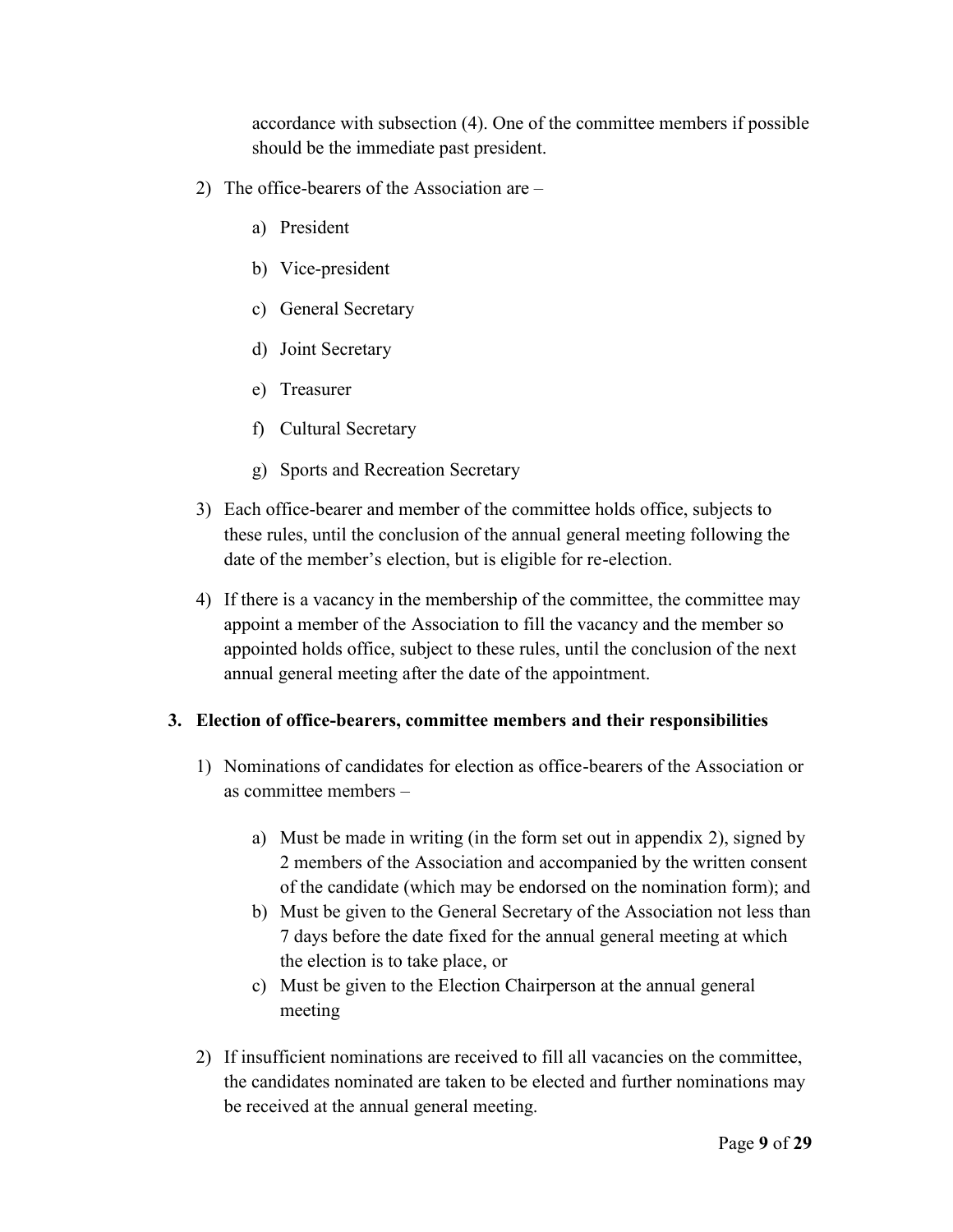- 3) If insufficient further nominations are received, any vacant positions remaining on the committee are taken to be vacancies.
- 4) If the number of nominations received is equal to the number of vacancies to be filled, the people nominated are taken to be elected.
- 5) If the number of nominations received exceeds to the number of vacancies to be filled, a ballot must be held.
- 6) The ballot for the election of the office-bearers and committee members must be conducted at the annual general meeting in the way the Election Chairperson may direct.
- 7) A person is not eligible to hold more than 1 position simultaneously on the committee.

#### **4. President**

The President shall preside at all regular and extraordinary executive and general meetings. The President may appoint sub Committees and Conveners in accordance with section 15 (delegation by committee to subcommittee) for the purpose of carrying out the Association's aims and purposes as outlined in the Constitution.

#### **5. Vice President**

The Vice-president shall perform the duties of the President in his/her absence and accept other duties as designated by the President.

#### **6. General Secretary**

- 1) The General Secretary must keep minutes of
	- a) All elections and appointments of office-bearers and committee members; and
	- b) The names of members of the committee present at a committee meeting or a general meeting; and
	- c) All proceedings at committee meetings and general meetings.
- 2) Be the custodian of all non-financial records and attend to correspondence.
- 3) He must present an annual report at the annual general meeting of his/her term.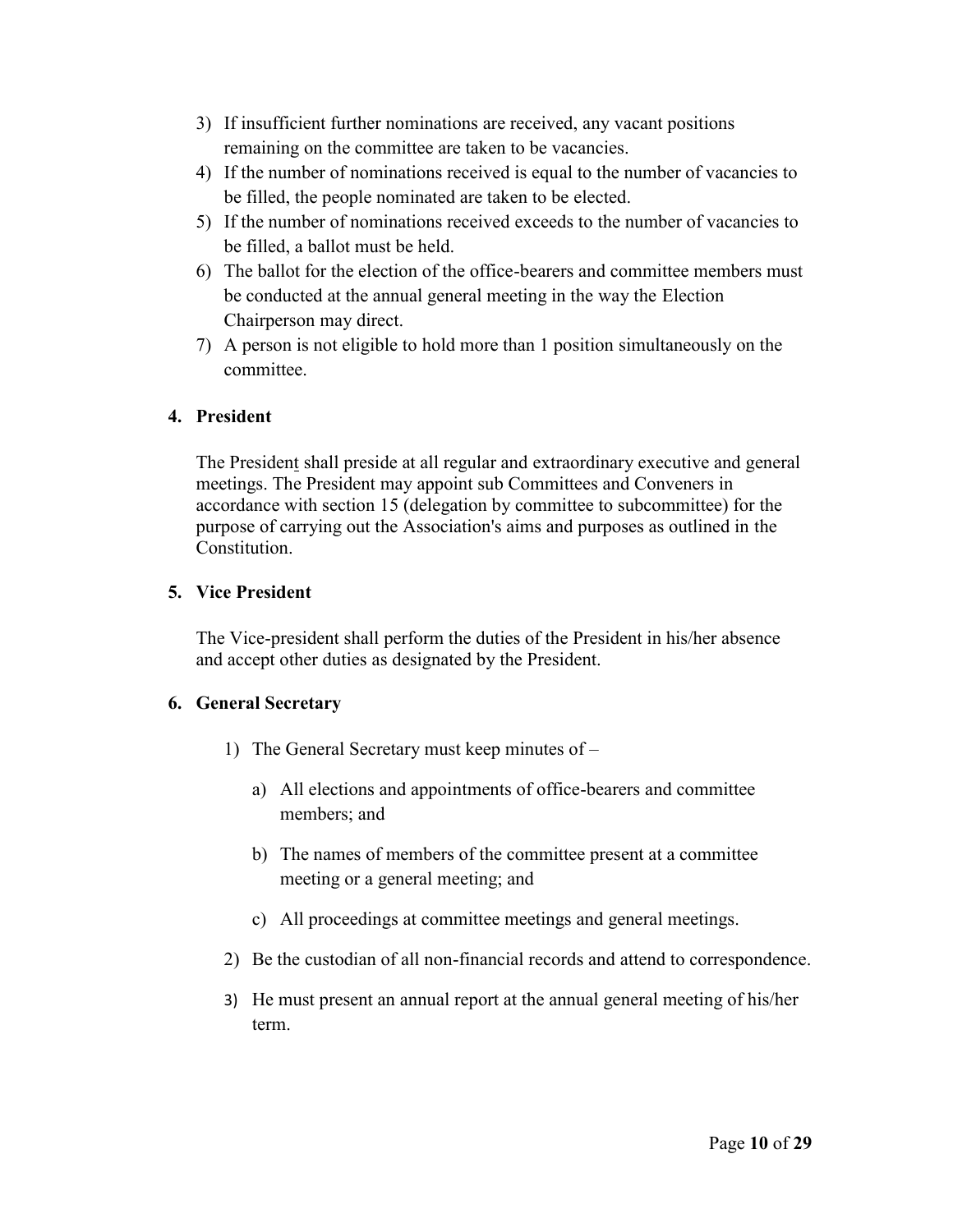- 4) Minutes of proceeding at the meeting must be signed by the person presiding at the meeting or by the person presiding at the next succeeding meeting.
- 5) He/She must conduct all activities of the Association and look after the wellbeing of members. He/She must hand over all minutes and documents immediately or at a suitable time at the end of annual general meeting of his/her term to newly elected General Secretary.

#### **7. Joint secretary**

The Joint secretary shall assist the General secretary in executing his/her responsibilities, and shall carry out such functions as assigned by the General secretary.

#### **8. Treasurer**

The treasurer of the Association must –

- 1) Collect and receive all amounts owing to the Association and make all payments authorised by the Association; and
- 2) Keep correct accounts and books showing the financial affairs of the Association with full details of all receipts and expenditure connected with the activities of the Association; and
- 3) Present financial statements at the General meeting and prepare a yearend financial and assets statements to be presented at the Annual General Meeting; and
- 4) He/She also will keep up-to date records of all members and shall be responsible for the collection of dues, issuing of membership cards. He/She must hand over all financial documents immediately or at a suitable time at the end of annual general meeting of his/her term to newly elected Treasurer.

#### **9. Cultural Secretary**

The Cultural secretary shall be responsible for organising socio-cultural activities of the Association.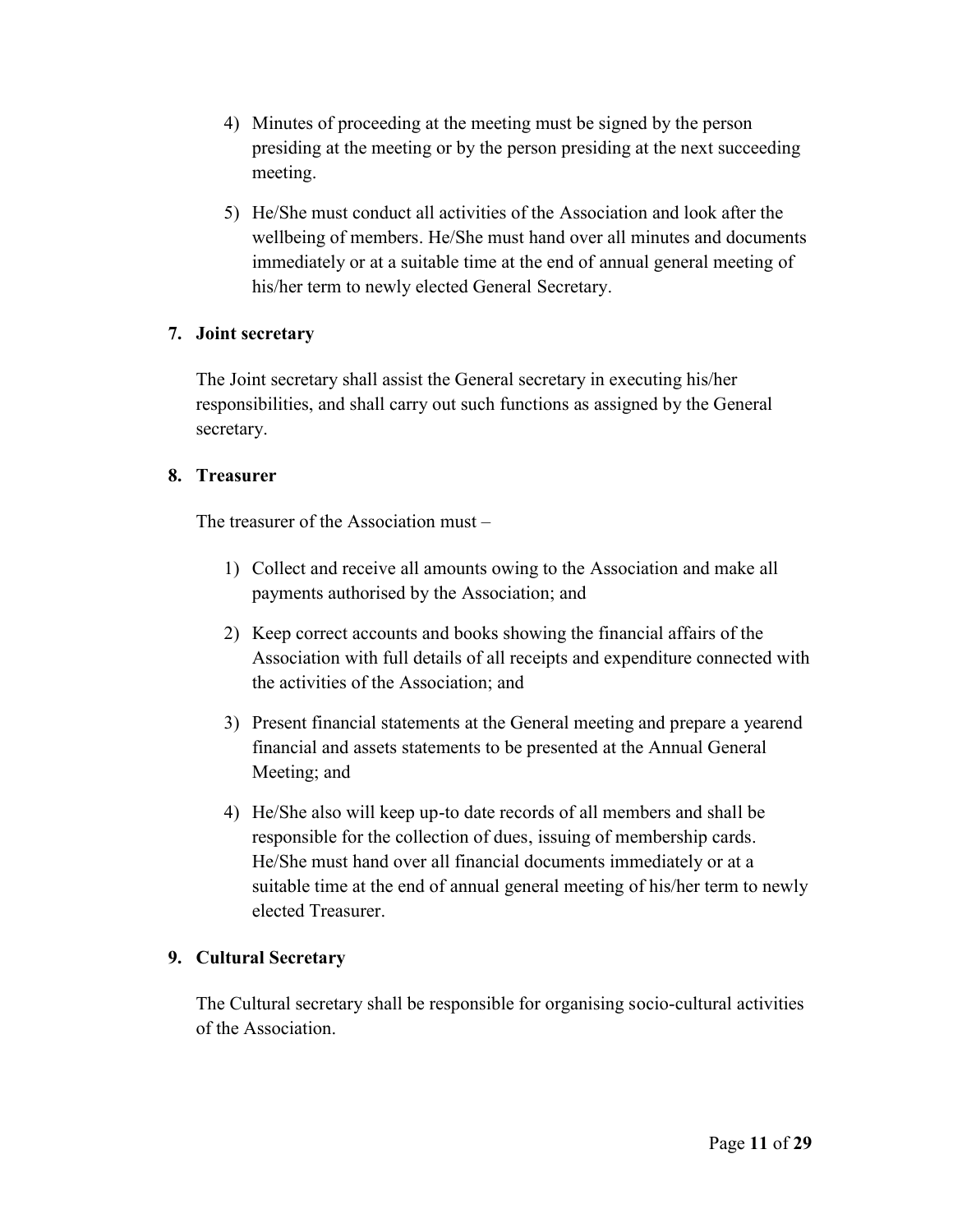#### **10. Sports and Recreation Secretary**

The Sports and Recreation Secretary shall be responsible for organising sports and recreational activities of the Association.

#### **11. Committee Members**

Two committee members shall carry out specific duties as entrusted on them by the committee.

#### **12. Vacancies & Resignation of office-bearer and committee member**

- 1) For these rules, a vacancy in the office of an office- bearer and committee member occurs if the office-bearer or committee member –
	- a) Dies; or
	- b) Ceases to be a member of the Association; or
	- c) Resigns from the office; or
	- d) Is removed from the office under section 13 (Removal of committee members); or
	- e) Suffers from mental or physical incapacity; or
	- f) Is absent without the consent of the committee for a period of 6 months.
- 2) An office-bearer and a committee member may resign by submitting a letter of resignation addressed to the President of the Association and upon its acceptance by the Committee.
- 3) The President may resign by submitting a letter of resignation addressed to the Vice President or in the absence of Vice President to the office bearers/committee members of the Association and upon its acceptance by the Committee.
- 4) If all the office bearers including President and committee members resign then an emergency special general meeting should be called by the President to form a sub-committee to carry the activities of the association till the next annual general meeting.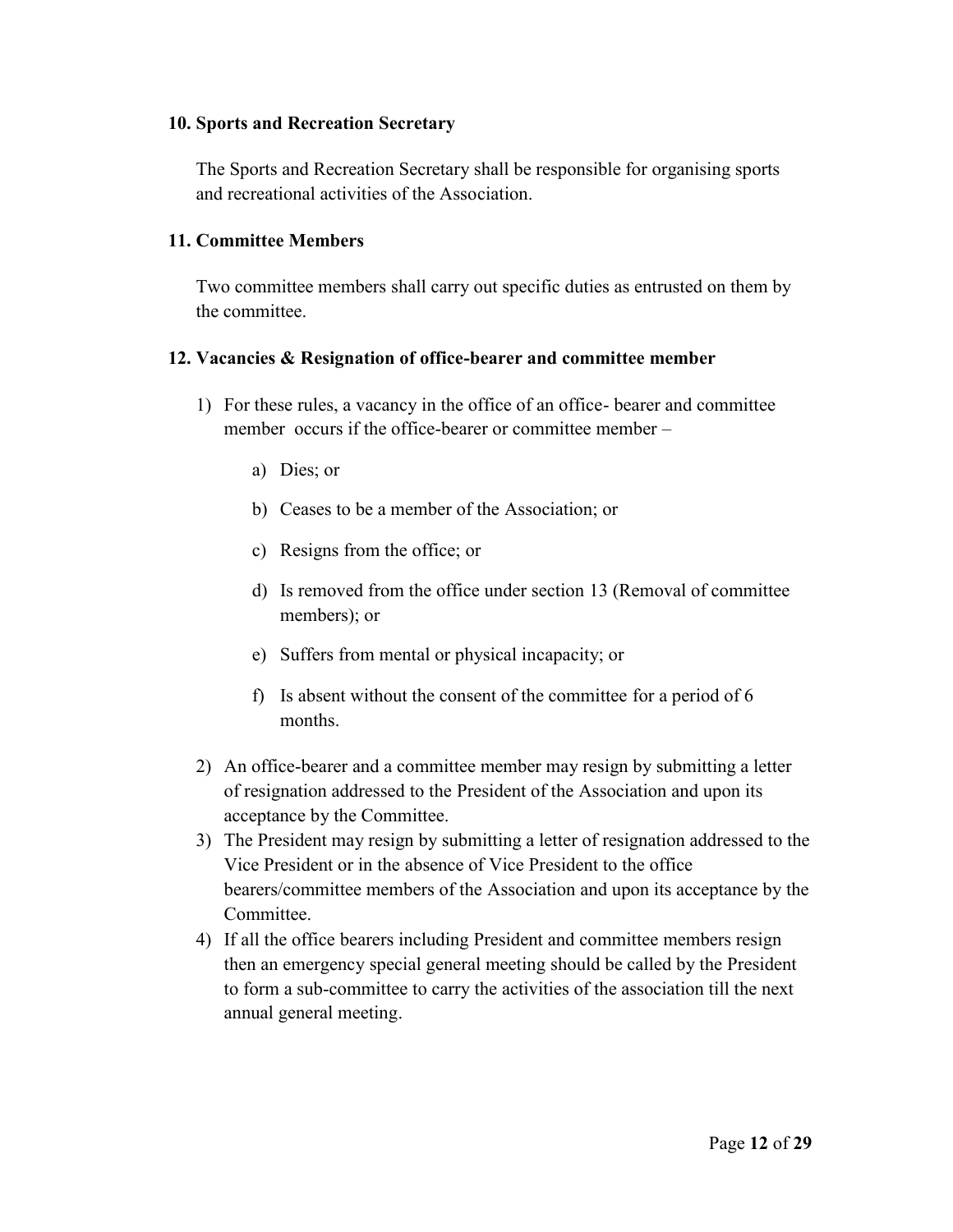#### **13. Removal of office-bearers and committee members**

The Association in general meeting may by resolution, remove any office-bearer & committee member from the office of the committee before the end of the member's term of office.

#### **14. Committee meetings and quorum**

- 1) The committee must meet at least 4 times in each calendar year at the place and time that the committee may decide.
- 2) Additional meetings of the committee may be called by any member of the committee.
- 3) Oral or written notice of a meeting of the committee must be given by the General Secretary to each member of the committee at least 48 hours (or any other period that may be unanimously agreed on by the members of the committee) before the time appointed for the holding of the meeting.
- 4) Notice of a meeting given under subsection (3) must specify the general nature of the business that may be transacted at the meeting, except business that the committee members present at the meeting unanimously agree to treat as urgent business.
- 5) Any 5 members of the committee constitute a quorum for the transaction of the business of a meeting of the committee.
- 6) No business may be transacted by the committee unless a quorum is present and, if within half an hour after the time appointed for the meeting a quorum is not present, the meeting stands adjourned to the same place and at the same hour of the same day in the following week (unless another place and time is specified at the time of adjournment by the person presiding at the meeting).
- 7) If at the adjourned meeting a quorum is not present within half an hour after the time appointed for the meeting, the meeting is dissolved.
- 8) At the meetings of the committee
	- a) The President or, in the absence of the President, the Vice President presides; or
	- b) If the President and the Vice-President are absent, one of the remaining office-bearers & committee members of the committee may be chosen by the office-bearers and members present to preside.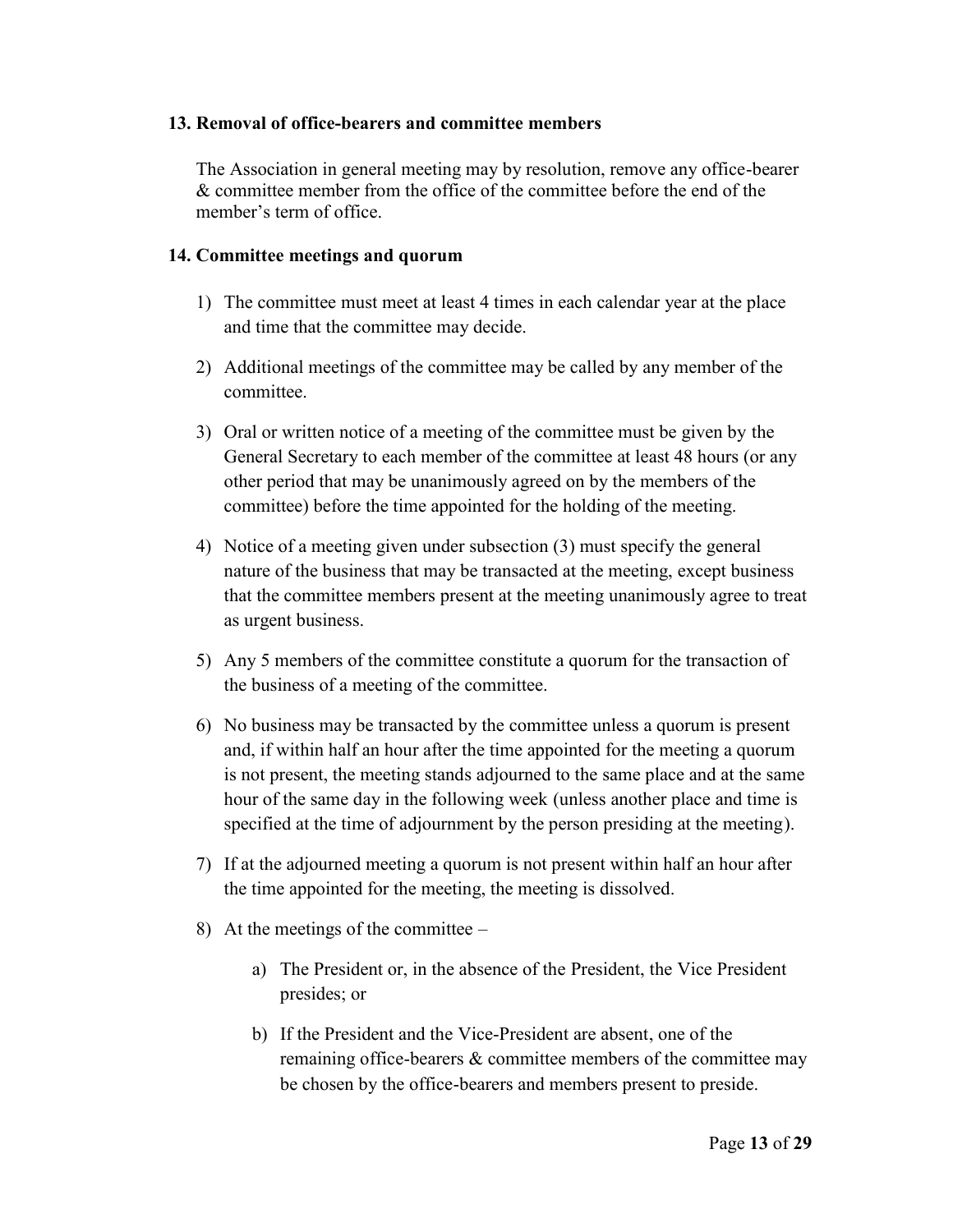#### **15. Delegation by committee to subcommittee**

- 1) The committee may, in writing delegate to 1 or more subcommittees (consisting of members of the Association that the committee consider appropriate) to exercise the specific function as per the terms of reference (TOR) determined by the committee.
- 2) The committee may, in writing, revoke wholly or in part any delegation under this section.
- 3) A subcommittee may meet and adjourn as it considers appropriate.

#### **16. Voting and decisions**

- 1) Questions arising at the meeting of the committee or any subcommittee appointed by the committee are decided by a majority of the votes of members of the committee or subcommittee present at the meeting.
- 2) Each office-bearer & committee member present at a meeting of the committee (including the person presiding at the meeting) is entitled to one vote, but if the votes on any question are equal, the person presiding may exercise a second or casting vote.

#### **Article V. GENERAL MEETINGS**

#### **1. Annual general meetings – holding of**

With the exception of the first annual general meeting of the Association, the Association must, at least once in each calendar year and within 1 month after the end of each financial year of the Association (July each year), call an annual general meeting of its member.

#### **2. Annual general meetings – calling of and business at**

- a. The annual general meeting of the Association must, be called on the date and at the place and time that the committee considers appropriate.
- b. In addition to any other business that may be transacted at an annual general meeting, the business of an annual general meeting is –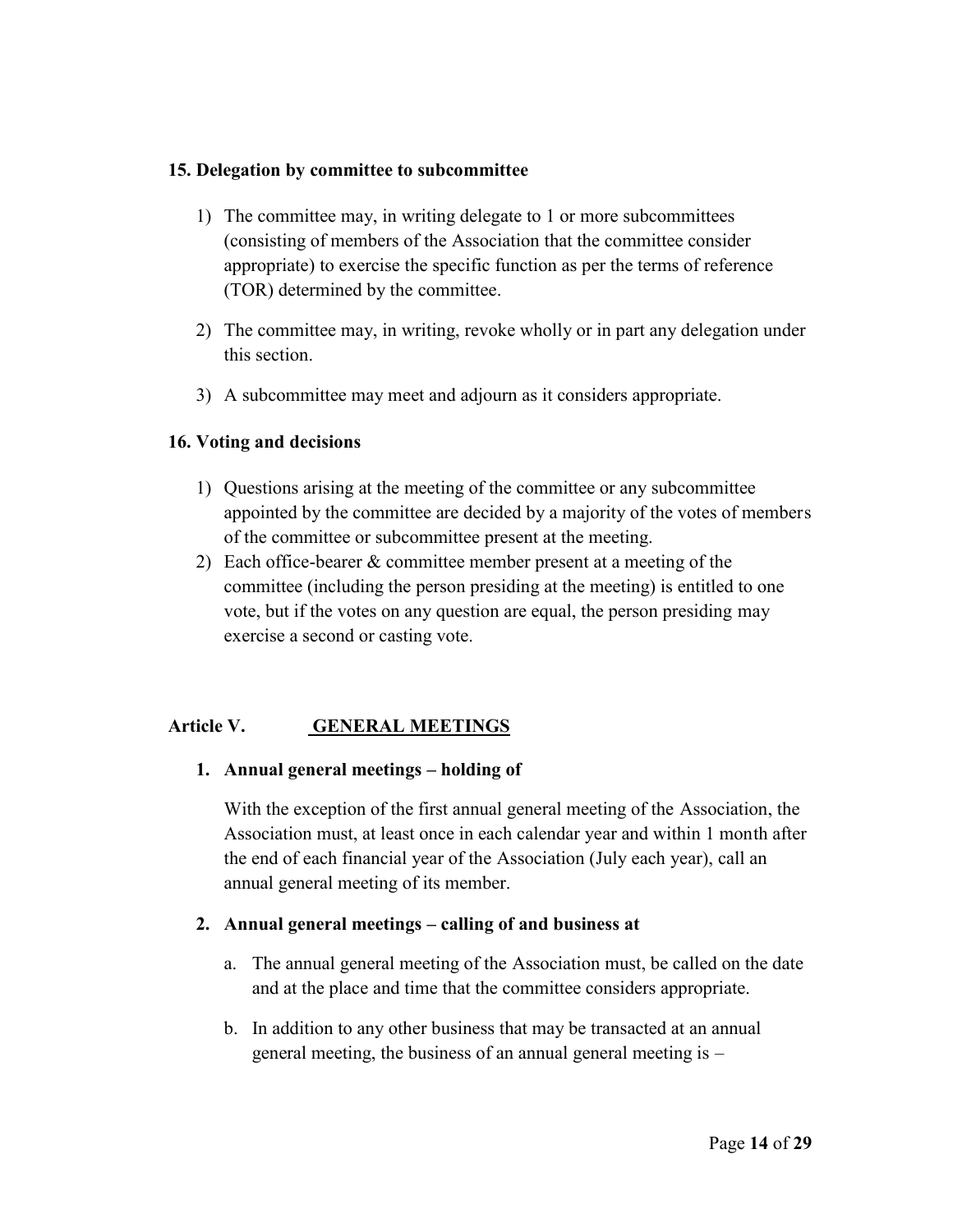- i. To confirm the minutes of the last annual general meeting and at any general meeting held since that meeting; and
- ii. To receive from the committee annual reports on the activities of the Association during last financial year; and
- iii. To receive and consider the audited statement of accounts and assets that are required to be submitted to members; and
- iv. To elect the Public Officer if the position become vacant; and
- v. To elect the Election Chairperson; and
- vi. To elect the office-bearers and committee members; and
- vii. The minutes of the annual general meeting must be taken by the incumbent General Secretary and to be sent to members within 7 days of the meeting for their review.
- c. An annual general meeting must be specified in a notice calling it in accordance with Section 4 (Notice).
- d. Only financial members are entitled to attend and participate at the annual general meeting.
- e. An annual general meeting must be conducted in accordance with the provisions of **general meetings**.

#### **3. General meetings – calling of**

- a. The committee may, whenever it considers appropriate, call a general meeting of the Association.
- b. The committee must, on the requisition in writing of not less than 10% of the total number of financial members, call a general meeting of the Association.
- c. A requisition of members for a general meeting
	- i. Must state the purpose or purposes of the meeting; and
	- ii. Must be signed by the members making the requisition; and
	- iii. Must be lodged with the General Secretary.
- d. If the committee fails to call a general meeting within 1 month after the date when a requisition of the members for the meeting is lodged with the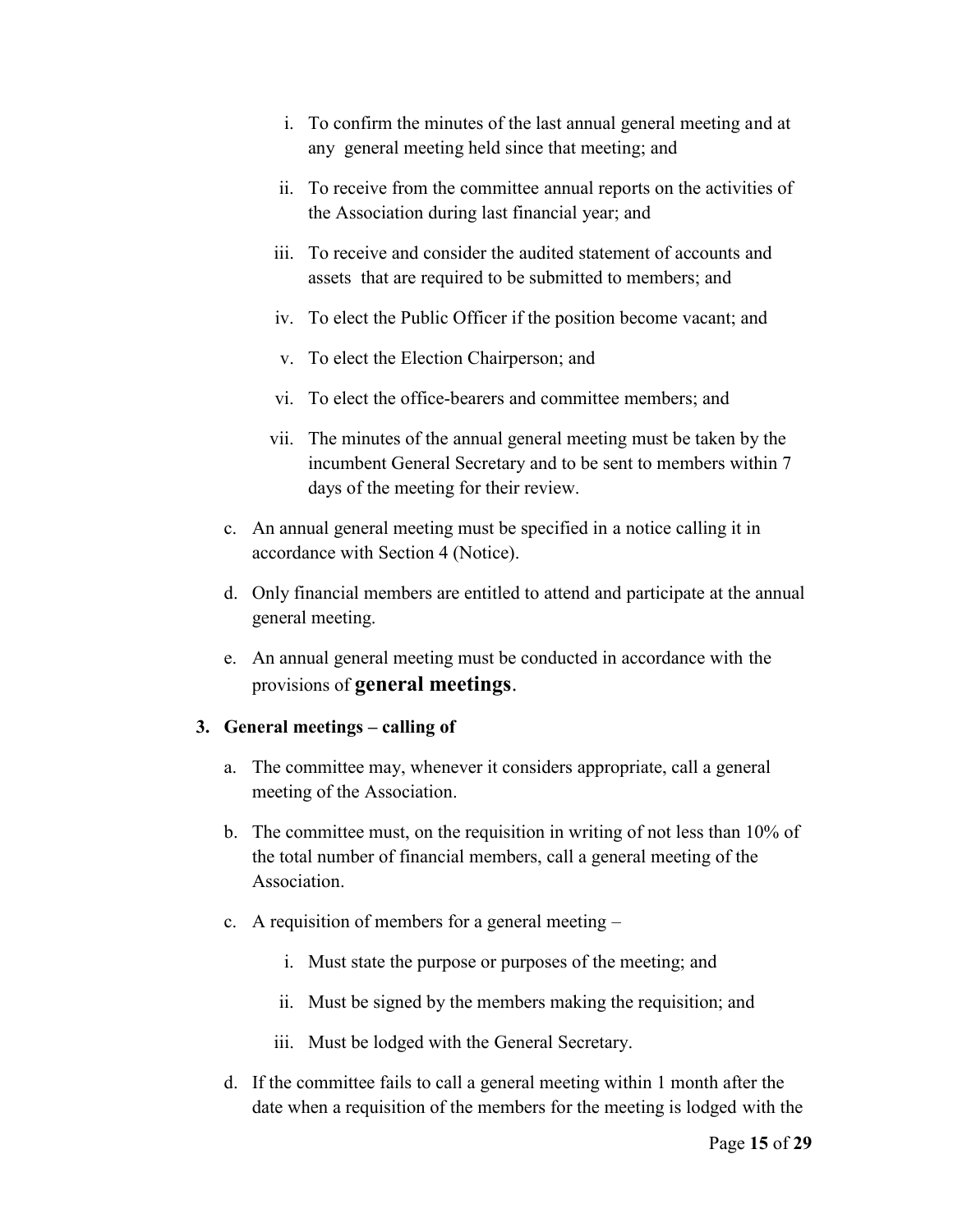general secretary, any one or more of the members who made the requisition may call a general meeting to be held not later than 3 months after that date.

e. A general meeting called by a member or members mentioned in subsection (d) must be called in nearly, as is practicable, in the same way as general meetings are called by the committee and any member who thereby incurs expense is entitled to be reimbursed by the Association for any reasonable expense so incurred.

#### **4. Notice**

- 1) Except, if the nature of the business proposed to be dealt with at a general meeting requires a special resolution of the Association, the General Secretary must, at least 14 days before the date fixed for holding of a general meeting, send by post, email, or any other method agreed upon to each member at the member's address appearing in the register of members, a notice specifying the place, date and time of the meeting and nature of the business proposed to be transacted at the meeting.
- 2) If the nature of the business proposed to be dealt with at a general meeting requires a special resolution of the Association, the General Secretary must, at least 21 days before the date fixed for holding of a general meeting, send notice to each member in the way described in sub-section (1), specifying, in addition to the matter required under that subsection, the intention to propose the resolution as a special resolution.
- 3) No business other than that specified in the notice calling a general meeting may be transacted at the meeting except, for an annual general meeting, where business may be transacted in accordance with Section  $2(b)$ .
- 4) A member proposing to bring any business before a general meeting may give at least 7 days written notice of that business to the General Secretary. The General Secretary must include that business in the next notice calling a general meeting given after receipt of the notice from the member.

#### **5. General meetings – Procedure and Quorum**

1) No item of business may be transacted at a general meeting unless a quorum of members entitled under these rules to vote is present during the time the meeting is considering that item.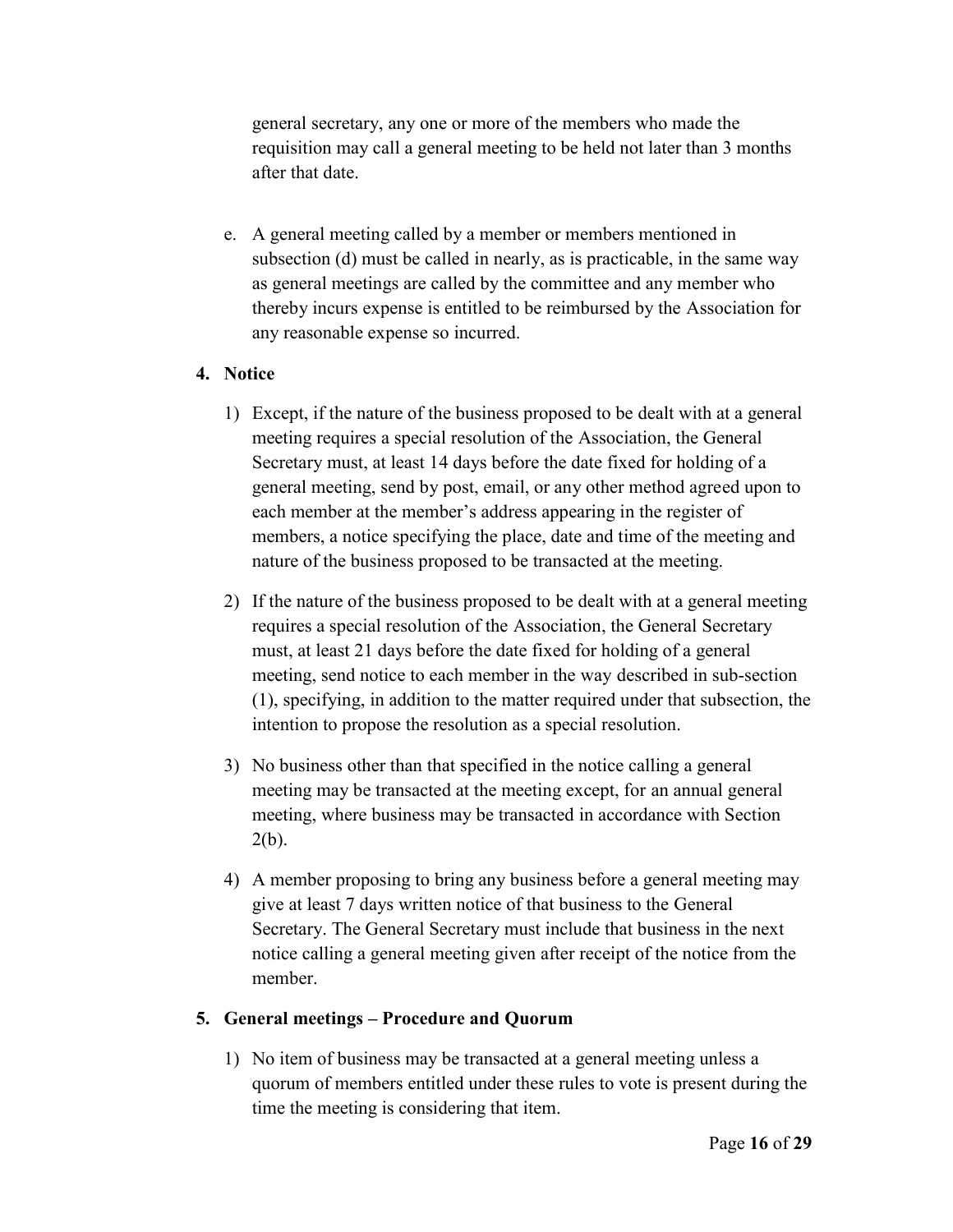- 2) At least one-third of financial members present in person or by proxy (who are entitled under these rules to vote at a general meeting) constitute a quorum for the transaction of businesses of a general meeting.
- 3) If within 30 minutes after the appointed time for the start of a general meeting a quorum is not present, the meeting if called on the requisition of members is dissolved and in any other case stands adjourned to the same day in the following week at the same time and (unless another place is specified at the time of adjournment by the person presiding at the meeting or communicated by written notice to members given before the day to which the meeting is adjourned) at the same place.
- 4) If at the adjourned meeting a quorum is not present within 30 minutes after the time appointed for the start of the meeting, the members present (being not less than 10%) constitute a quorum.
- 5) The minutes of the general meeting must be taken by the General Secretary and to be sent to members within 7 days of the meeting for their review.

#### **6. Presiding Member**

- 1) The President, or in the absence of the president, Vice-President, presides at each general meeting of the Association.
- 2) If the President and the Vice-President are absent from the general meeting, the members present must elect 1 of the office bearers or committee members to preside at the meeting.

#### **7. Adjournment**

- 1) The person presiding at a general meeting at which a quorum is present, with the consent of the majority of members present at the meeting, adjourn the meeting from time to time and place to place, but no business may be transacted at an adjourned meeting other than the business left unfinished at the meeting at which the adjournment took place.
- 2) If a general meeting is adjourned for 14 days or more, the General Secretary must give written or oral notice of the adjourned meeting to each member of the Association stating the place, date and time of the meeting and the nature of the business to be transacted at the meeting.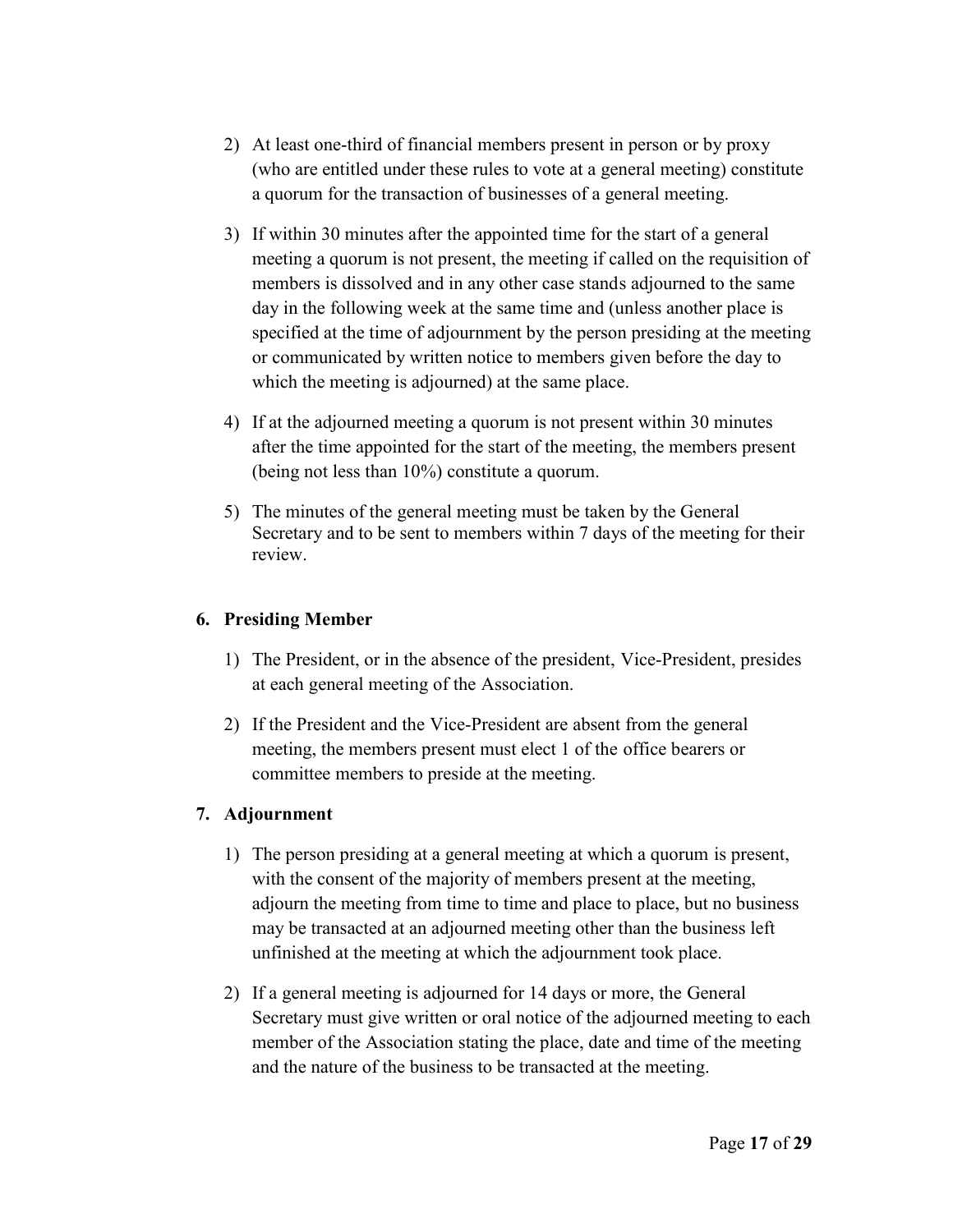3) Except as provided for in sub section (1) and (2), notice of an adjournment of a general meeting or of the business to be transacted at an adjourned meeting is not required to be given.

#### **8. Making of decisions**

- a. A question arising at a general meeting of the Association is to be decided on a show of hands and, unless before or on the declaration of the show of hands a poll is demanded, a declaration by the person presiding that a resolution has, on a show of hands, been carried or carried unanimously or carried by a particular majority or lost, or an entry to that effect in the minute book of the Association, is evidence of the fact without proof of the number or proportion of the votes recorded in favour of or against that resolution.
- b. At a general meeting of the Association, a poll may be demanded by the person presiding or by not less than 10% members present in person or by proxy at the meeting.
- c. If the poll is demanded at a general meeting, the poll must be taken
	- i. Immediately if the poll relates to the election of the person to preside at the meeting or to the question of an adjournment; or
	- ii. In any other case in the way and at the time before the close of the meeting that the person presiding directs, and the resolution of the poll on the matter is taken to be the resolution of the meeting on that matter.

#### **9. Voting**

- 1) Subject to subsection (3), on any question arising at a general meeting of the Association a member has 1 vote only.
- 2) All votes must be given personally or by proxy but no member may hold more than 2 proxies.
- 3) If votes on a question at a general meeting are equal, the person presiding is entitled to exercise a second or casting vote.
- 4) A member or proxy is not entitled to vote at any general meeting of the Association unless all money due and payable by the member or proxy to the Association has been paid, other than the amount of the annual subscription payable for the then current year.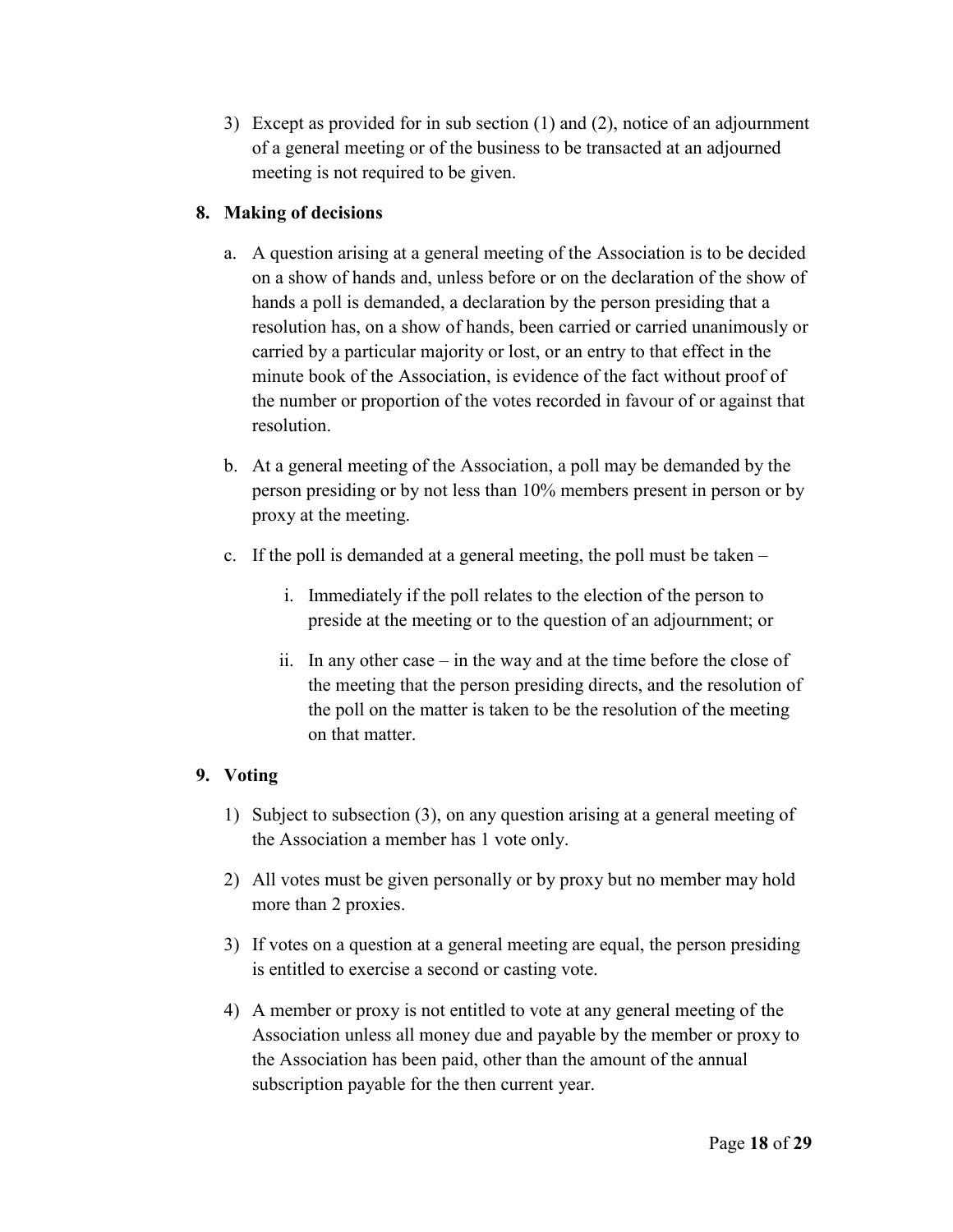#### **10. Appointment of proxies**

- 1) Each member is entitled to appoint another member as proxy by notice given to the General Secretary no later than 24 hours before the time of the meeting for which the proxy is appointed.
- 2) The notice appointing the proxy must be in the form set out in appendix 3.

#### **Article VI. MISCELLANEOUS**

#### **1. Funds – Source**

- 1) The funds of the Association must be derived from annual subscriptions of members, donations, grants and subject to any resolution passed by the Association in a general meeting and any other sources that the committee decides.
- 2) All money received by the Association must be deposited as soon as practicable and without deduction to the credit of the Association's bank account.
- 3) The Association must, as soon as practicable after receiving any money, issue an appropriate receipt.

#### **2. Funds Management**

- 1) Subject to any resolution passed by the Association in a general meeting, the funds of the Association must be used for the objects of the Association in the way that the committee decides and must be documented in the minutes of committee meeting.
- 2) All cheques, drafts, bills of exchange, promissory notes and other negotiable instruments must be signed by any 2 members (President, General Secretary, and Treasurer) of the committee of the Association.

#### **3. Amendments of Constitution**

- 1) Amendments to the Constitution shall be subject to a resolution passed by at least two-thirds of the total financial members present in person or by proxy in a general meeting at which the amendments are voted upon.
- 2) Any proposed amendments must be circulated among the members of the Association at least seven days prior to such general meeting.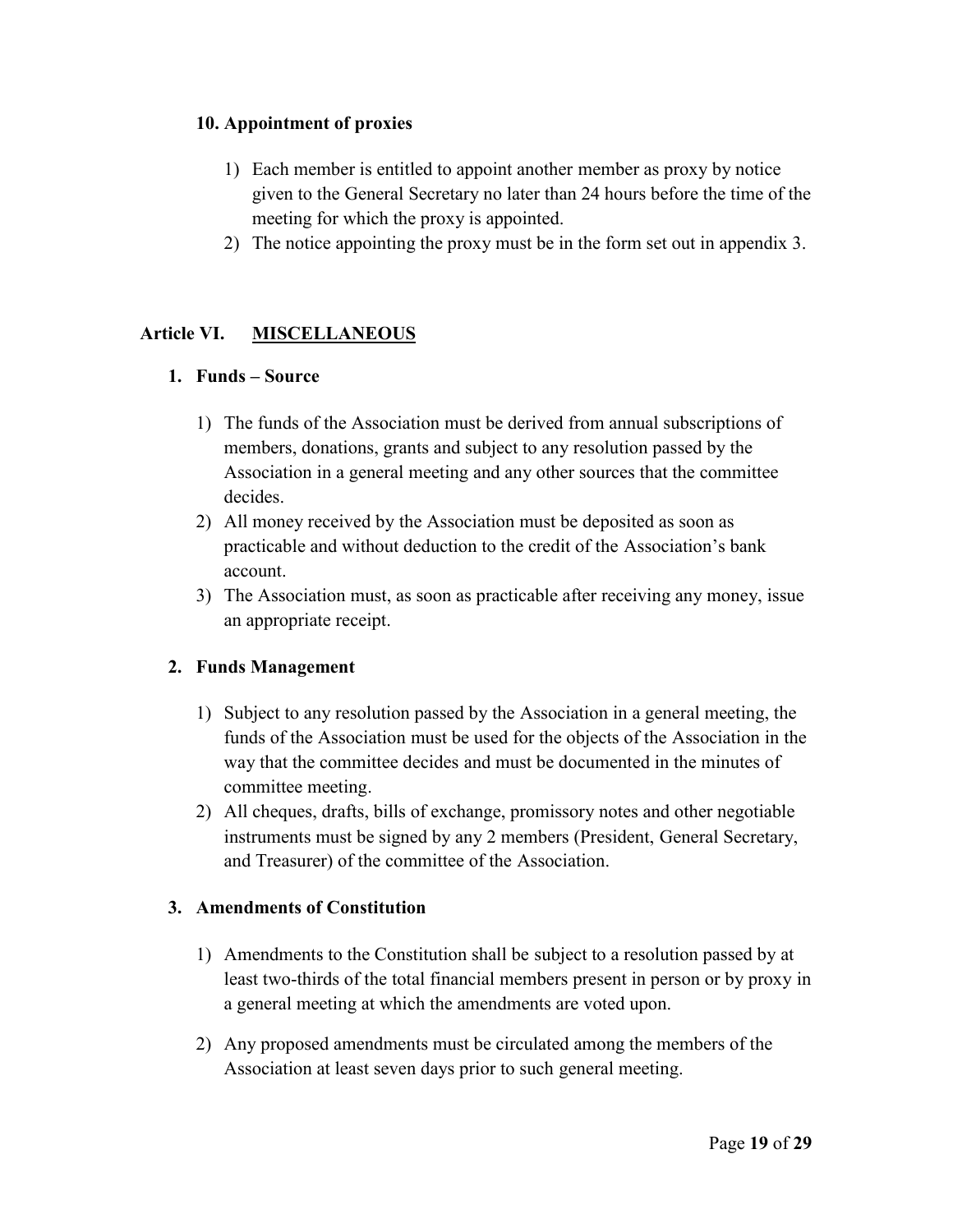3) Any amendments to the constitution shall only be entertained if it is supported by at least 10% of the total financial members. Such a request needs to be served in writing by those proposing the amendments and must be received by the General Secretary.

#### **4. Dissolution**

- 1) The Association may be dissolved at any time by the majority vote of the members in attendance and at an Extraordinary General Meeting called for such purpose.
- 2) In the event of the dissolution of the Association, any funds belonging to the Association shall be distributed as decided by the members present at the meeting at which the motion for dissolution was approved.

#### **5. Membership, Financial and Committee Year**

- 1) The membership year shall be from 01 August until 31 July of the following year.
- 2) The Financial year shall be from 01 July until 30 June of the following year
- 3) The term of office for the committee shall be from the election at the annual general meeting in July until the election of the following July.

#### **6. Auditors**

- 1) Auditors shall be appointed annually at the general meeting or at the committee meeting to examine the Treasurer's records and other sections responsible for any Association funds, assets and report their findings at the annual general meeting.
- 2) Auditors should not be Committee members or immediate relatives of Committee members or anyone responsible for Association funds.

#### **7. Election Chairperson**

Members present in the annual general meeting will elect the Election Chairperson (who is not standing for office) on proposal of the outgoing President or member present in the meeting.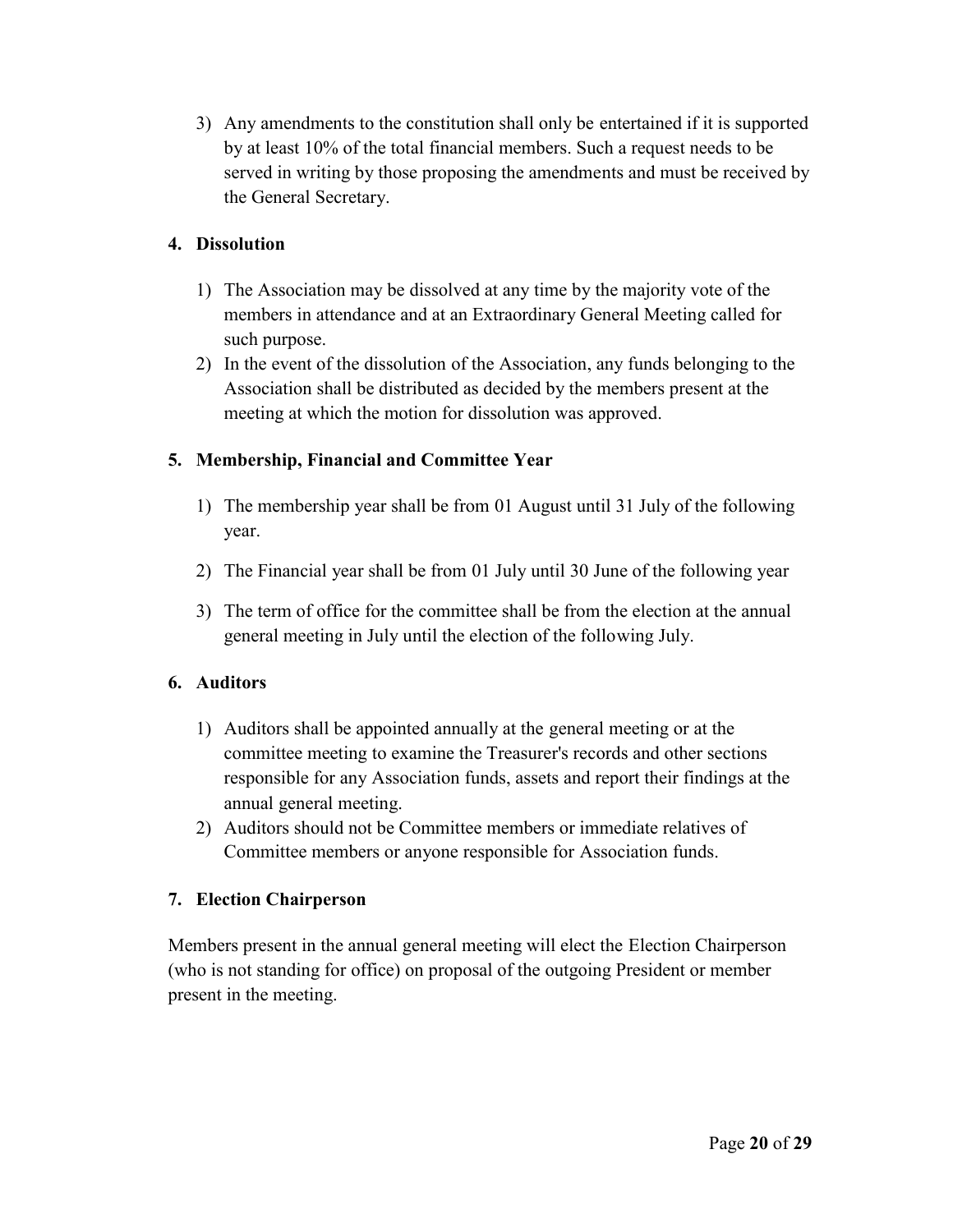#### **8. Awards and Recognition Certificates**

- 1) A transparent consultation process among the association members must be held to determine the selection criteria for the specific award/recognition given to any member of the association or community at large or to any person.
- 2) Once the selection criteria have been approved, nomination may be sought in prescribed form circulating only to the association members.
- 3) Executive committee will be responsible to make final decision and if necessary a sub-committee can be formed in this regard.

#### **9. Common Seal**

- 1) The common seal of the association must be kept in the custody of the General Secretary.
- 2) The common seal must not be attached to any instrument except by the authority of the committee and the attaching of the common seal must be attested by the signatures either 2 members of the committee or of 1 member of the committee and General Secretary.

#### **10. Custody of Books**

The General Secretary must keep in his or her custody or under his or her control all records, books, and other documents relating to the association.

#### **11. Inspection of Books**

The records, books, and other documents of the association must be open to inspection at a place in the ACT, free of charge, by a member of the association at any reasonable hour.

#### **12. Bangla Language and Cultural School**

The School operates under the umbrella of Bangladesh Australia Association, Canberra (BAAC) and is run by a Management Committee supported by teachers, parents and advisors.

The following policy guidelines shall apply to formation and functioning of Bangla School Management Committee under the general oversight and guidance of the Association:

- 1) The School Management Committee would consist of Principal, Vice Principal and 2 Treasures (north and South Campus).
- 2) The Management Committee shall have a three-year tenure.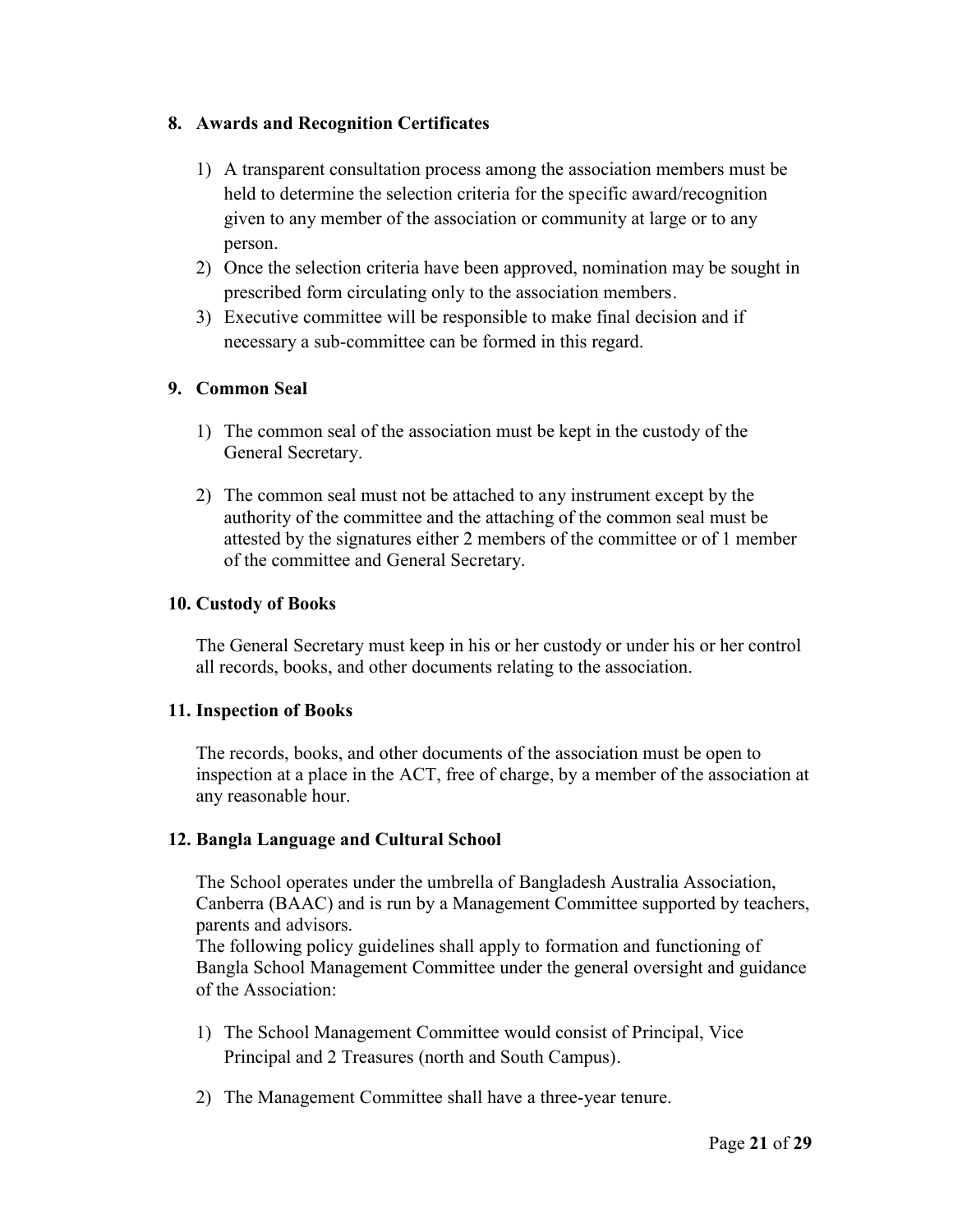- 3) The current Management Committee shall serve for three years starting from July 2013.
- 4) One month prior to the expiry of the tenure of the management committee, the President of the Association will write to the current management committee (for the attention of Principal) seeking its recommendation or otherwise regarding the composition of the management committee. In case of the failure of the recomposition of the management committee, the EC of the Association shall decide to establish or appoint a new management committee.
- 5) The School Management Committee shall inform the EC of the Association of the vacancy of the Principal's position in the event this position becomes so vacant.
- 6) The Principal on behalf of the management committee shall propose and /or submit the name of possible candidate to the EC of the Association (to the attention of General Secretary) for its consideration with a view to filling the vacant position of the Principal.
- 7) The Principal through consultations with the management committee shall co opt Association members to fill any vacancy within the management committee.
- 8) In the event of refusal by the EC of the Association to approve the management committee's nomination, the management committee may seek clarification from the EC of the Association for such decision.
- 9) All members of the management committee shall be members of the **Association**
- 10) When all the vacancies of the management committee would be filled up, the Principal will provide the EC of the Association (for the attention of Secretary) for its information and records with names and positions of all members of the management committee.
- 11) In filling any vacancy of the management committee, the Principal may seek any assistance from the EC of the Association.
- 12) In the event of any dispute within the management committee, the matter shall be referred to the EC of the Association for a resolution.
- 13) The Principal must use a bank account for the school opened and maintained in the name of "Bangla Language & Cultural School" and the funds of the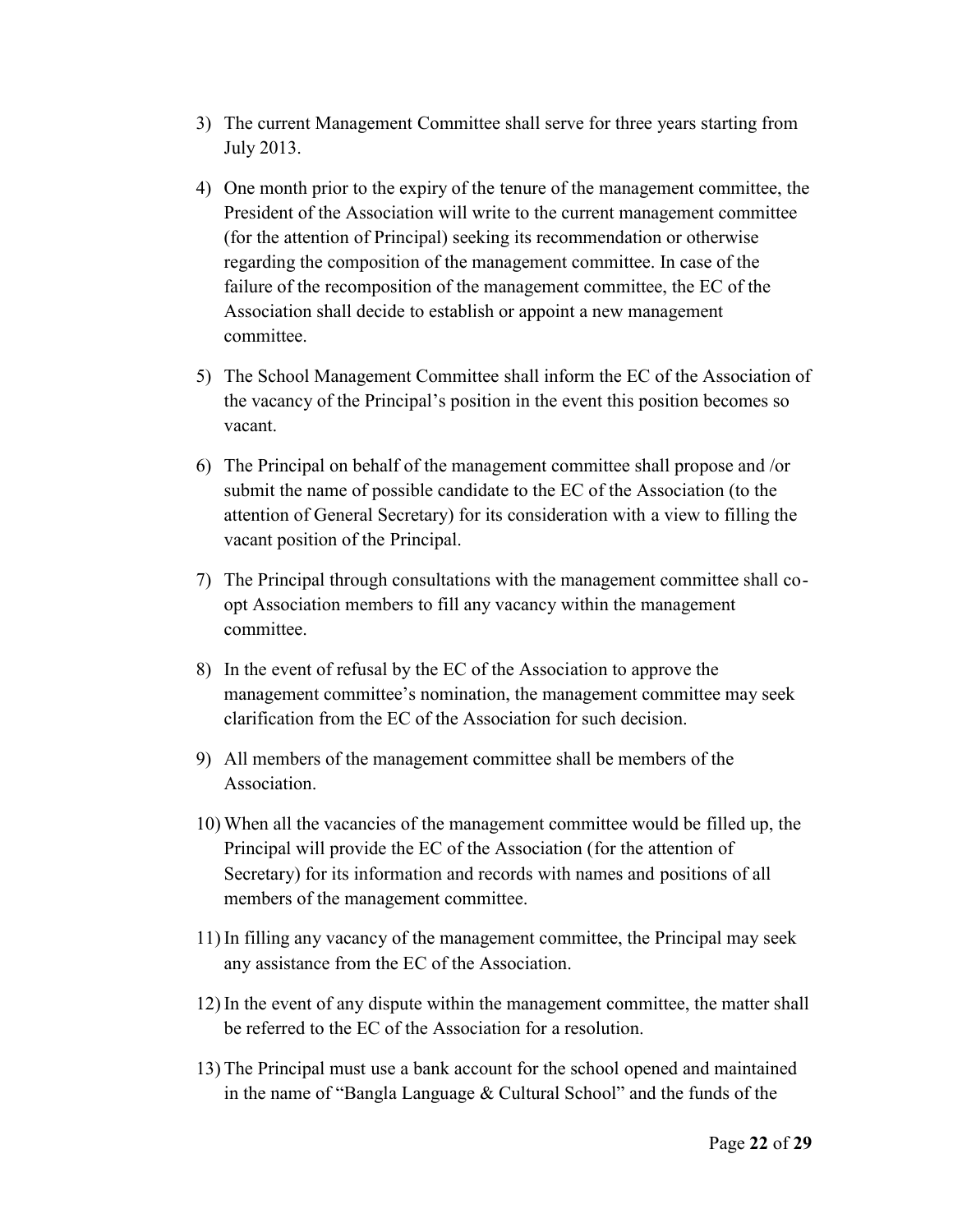school must be used for meeting the objectives of the school in the way the management committee so decides.

- 14) All Bank transactions of the School shall be operated by the Principal and one of the Treasures of the management committee, as joint signatories to the account.
- 15) The Principal shall present the annual activities report and audited financial statement at the Annual General Meeting of the Association.

#### **13. Bangla Radio**

The Bangla Radio operates under the umbrella of Bangladesh Australia Association, Canberra (BAAC) and is run by a Management Committee supported by presenters and advisors.

The following policy guidelines shall apply to formation and functioning of Bangla Radio Management Committee under the general oversight and guidance of the Association:

- 1) The Radio Management Committee would consist of Coordinator, Treasurer and 2 Presenters.
- 2) The Management Committee shall have a three-year tenure.
- 3) The current Management Committee shall serve for three years starting from July 2013.
- 4) One month prior to the expiry of the tenure of the management committee, the President of the Association will write to the current management committee (for the attention of Coordinator) seeking its recommendation or otherwise regarding the composition of the management committee. In case of the failure of the recomposition of the management committee, the EC of the Association shall decide to establish or appoint a new management committee.
- 5) The Radio Management Committee shall inform the EC of the Association of the vacancy of the Coordinator's position in the event this position becomes so vacant.
- 6) The Coordinator on behalf of the management committee shall propose and /or submit the name of possible candidate to the EC of the Association (to the attention of General Secretary) for its consideration with a view to filling the vacant position of the Coordinator.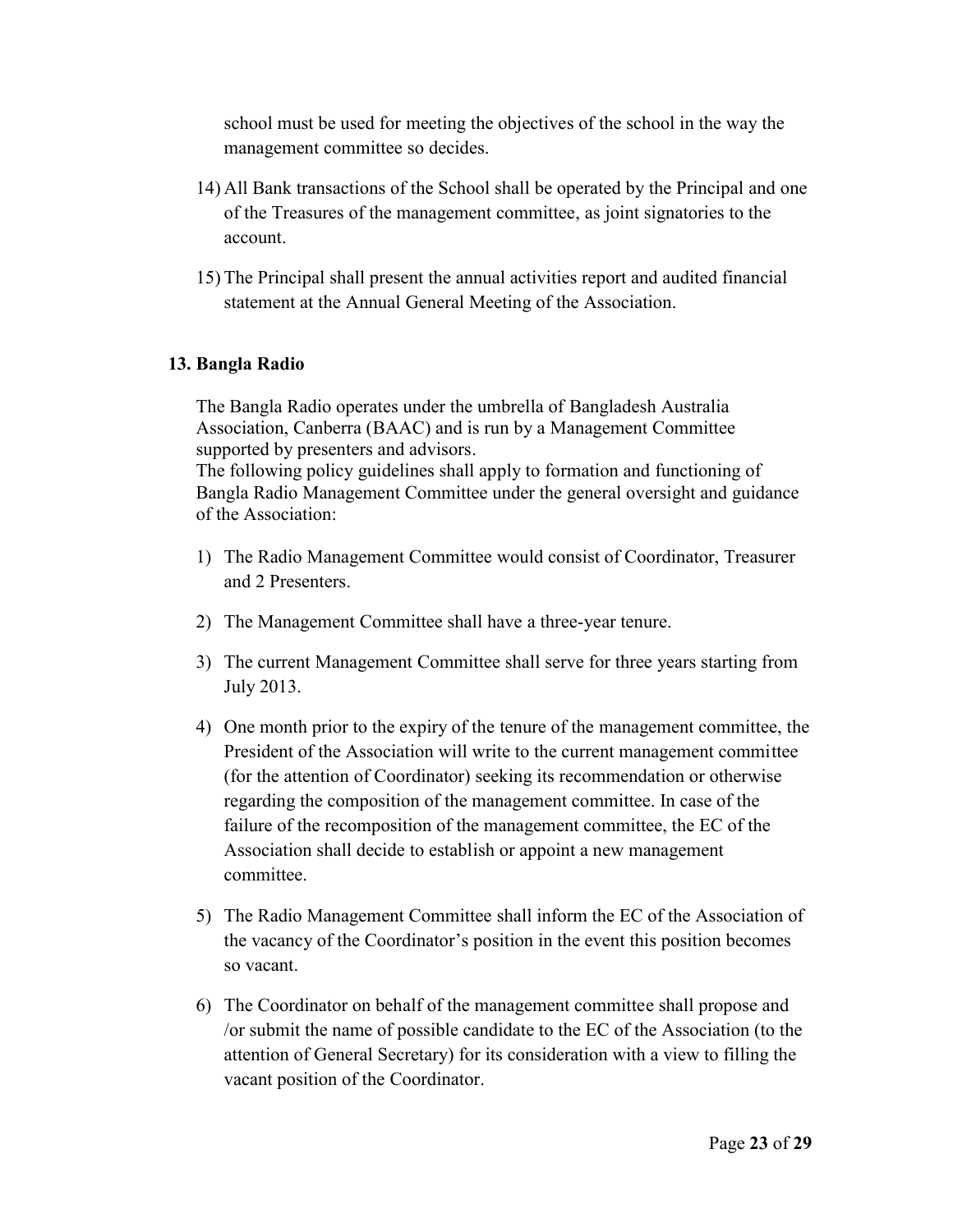- 7) The Coordinator through consultations with the management committee shall co-opt Association members to fill any vacancy within the management committee.
- 8) In the event of refusal by the EC of the Association to approve the management committee's nomination, the management committee may seek clarification from the EC of the Association for such decision.
- 9) All members of the management committee shall be members of the Association.
- 10) When all the vacancies of the management committee would be filled up, the Coordinator will provide the EC of the Association (for the attention of Secretary) for its information and records with names and positions of all members of the management committee.
- 11) In filling any vacancy of the management committee, the Coordinator may seek any assistance from the EC of the Association.
- 12) In the event of any dispute within the management committee, the matter shall be referred to the EC of the Association for a resolution.
- 13) The Coordinator must use a bank account for the radio opened and maintained in the name of "Bangla Radio Canberra" and the funds of the Bangla Radio must be used for meeting the objectives of the Bangla Radio in the way the management committee so decides.
- 14) All Bank transactions of the Bangla Radio shall be operated by the Coordinator and Treasure of the management committee, as joint signatories to the account.
- 15) The Coordinator shall present the annual activities report and audited financial statement at the Annual General Meeting of the Association.

#### **14. PA System**

The following policy guidelines shall apply to the use of both main and small PA system of the Association:

- 1) The Association's main PA system shall only be used at functions organised by the Association.
- 2) Members of the Association can however rent the small PA system for private, non-commercial use only for functions such as birthdays, marriage ceremonies and religious functions.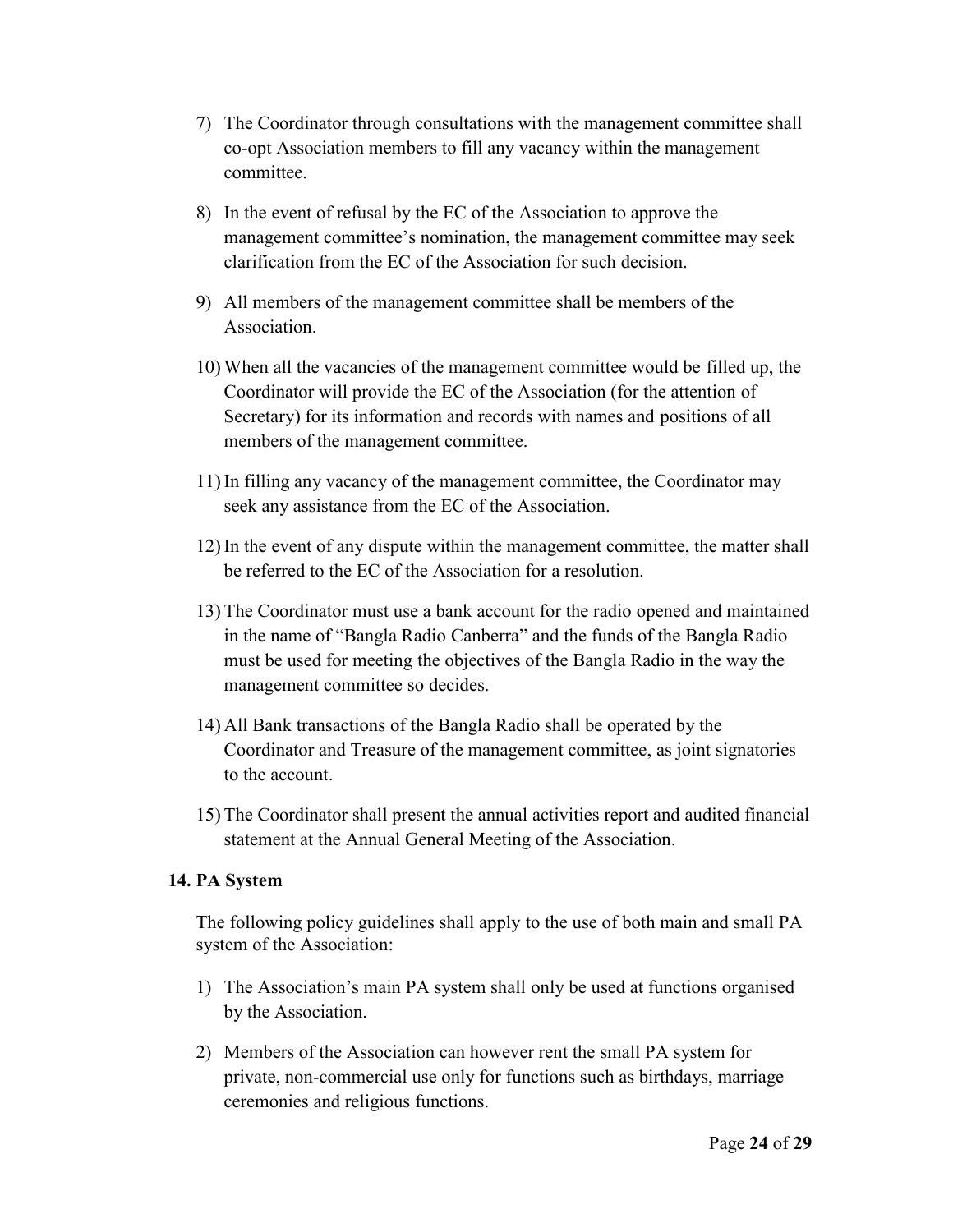- 3) Members renting the small PA system shall need to complete the necessary form and give an undertaking that the system shall no way be used for activities relating to or canvasing ideas, philosophies or of any political parties or groups and shall be returned in good condition. If the PA System is returned and damage is found the borrower shall be responsible to bear the expenses for any necessary repair and/or replacement of the system or part(s) thereof.
- 4) Members shall be charged \$30 per week (five days) for the small PA system and shall need to pay additional \$25 if they can't return the PA system within the five day period.

#### **15. Public Officer**

- 1) A public officer is the official point of contact for an incorporated association and one of the authorised signatories.
- 2) A committee member, an ordinary member or a person outside the association may hold the position of public officer.
- 3) The person nominated as the public officer on the application for incorporation of an association will become the association's first public officer. The committee will appoint the public officer when a vacancy occurs.
- 4) A public officer will vacate the position if he or she:
	- a) dies
	- b) resigns in writing to the committee
	- c) is removed from office by the passing of a resolution at a general meeting
	- d) Once the position becomes vacant, the committee must fill the position within 28 days.
	- e) The new public officer must notify ACT Fair Trading within 28 days of the new appointment. Notification must be in the approved form (*Notice of appointment of public officer and notice of change of association address* Form A9).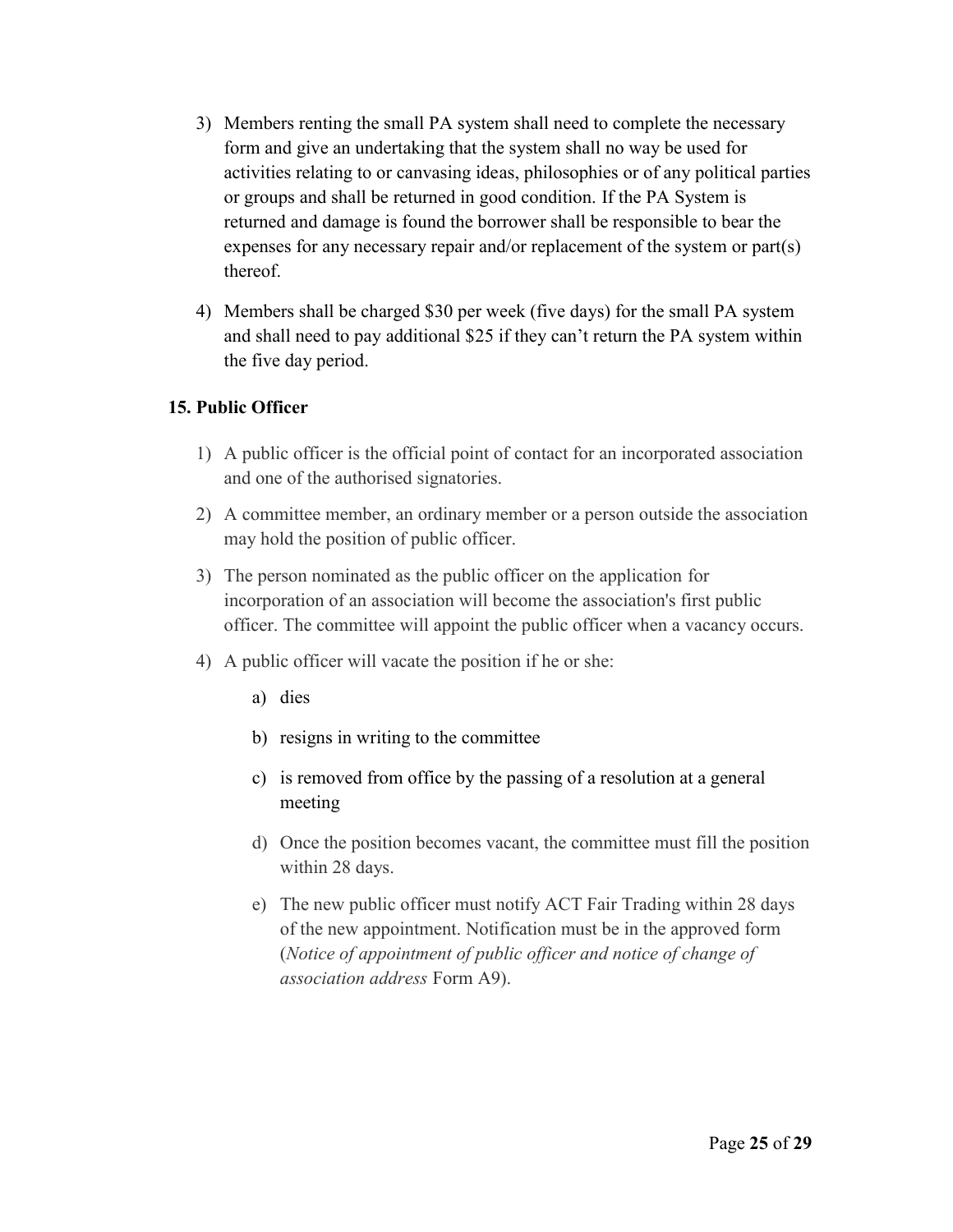- 5) The public officer is responsible for:
	- a) Notifying ACT Fair Trading of any change in the association's official address within 28 days.
	- b) Collecting all association documents from former committee members and delivering the documents to the new committee member.
	- c) Returning all association documents to a committee member within 14 days, upon vacating office.
	- d) Lodging an annual summary of financial affairs, with the prescribed fee, within 1 month of the association's annual general meeting.
	- e) Acting as the official contact for the association, including taking delivery of documents served on the association and bringing them to the attention of the committee as soon as possible.
	- f) Custody of any documents as required by the constitution.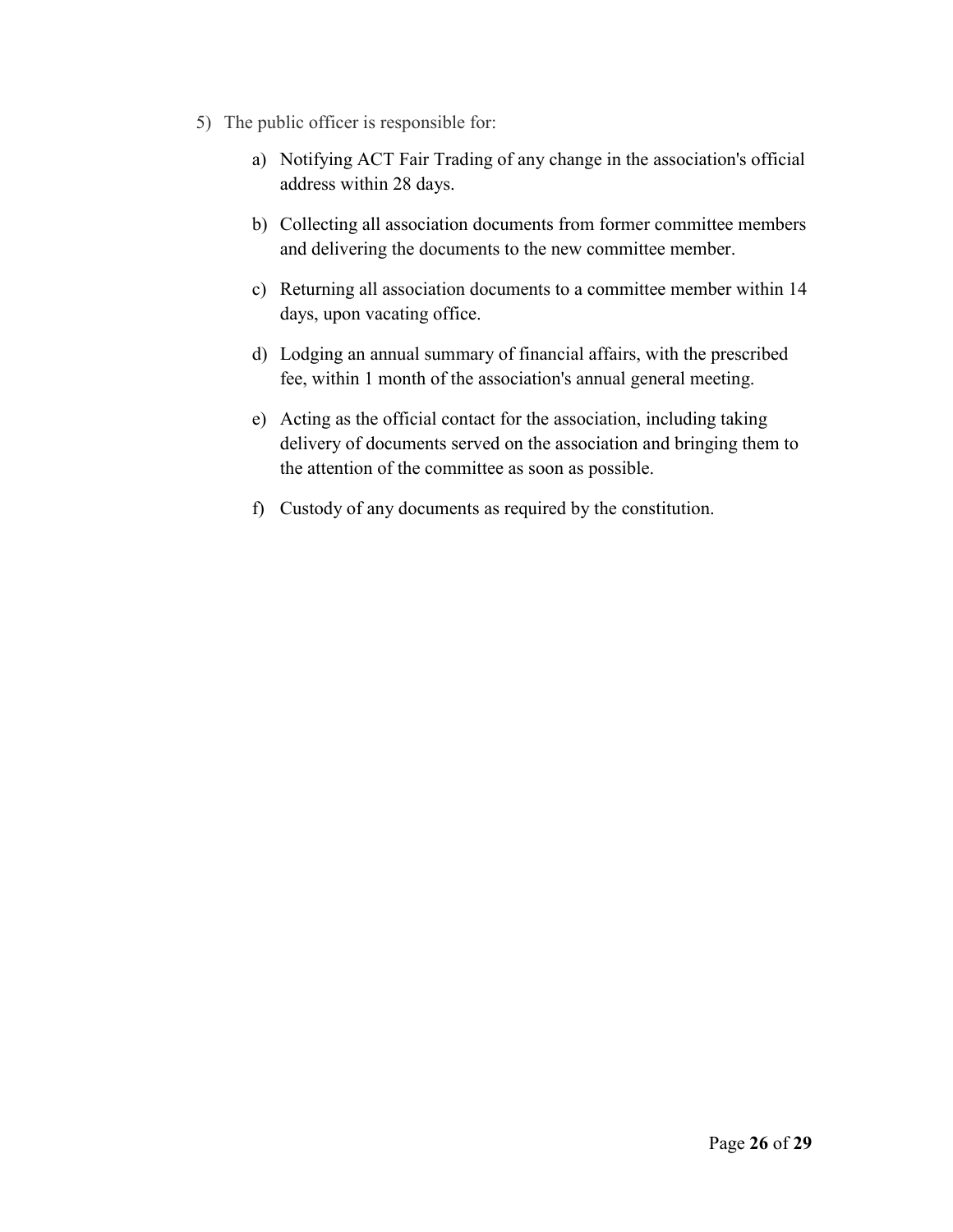#### **APPENDIX 1**

#### **MEMBERSHIP APPLICATION FORM**

The General Secretary Bangladesh Australia Association, Canberra Inc. ACT

I/We the undersigned would like to become member(s) of the Bangladesh Australia Association, Canberra Inc.

I/We have read the constitution and understand the aims and objectives of the Association and look forward for the membership and opportunity to contribute to the activities of the Association.

Thanking You.

*(Signature of applicant) Date:* -----/-----/----- *(Spouse Signature) Date:* ---/----/----

----------------------------------------- ------------------------------------------------

| Name of Applicant       |     |     |     |
|-------------------------|-----|-----|-----|
| Spouse Name             |     |     |     |
| Address                 |     |     |     |
| <b>Telephone Number</b> | (H) | (W) | (M) |
| E-Mail Address          |     |     |     |

I, …………………………………………………………………………………………………………………………………………………. *(full name)*

A financial member of the Association, nominate the applicant, who is personally known to me, for the membership of the Association.

……………………………... ………………. (*Signature of proposer*) (*Date*)

I, …………………………………………………………………………………………………………………………………………….

(*full name*)

A financial member of the Association, second the nomination of the applicant, who is personally known to me, for the membership of the Association.

……………………………... ………………. (*Signature of seconder*) *(Date*)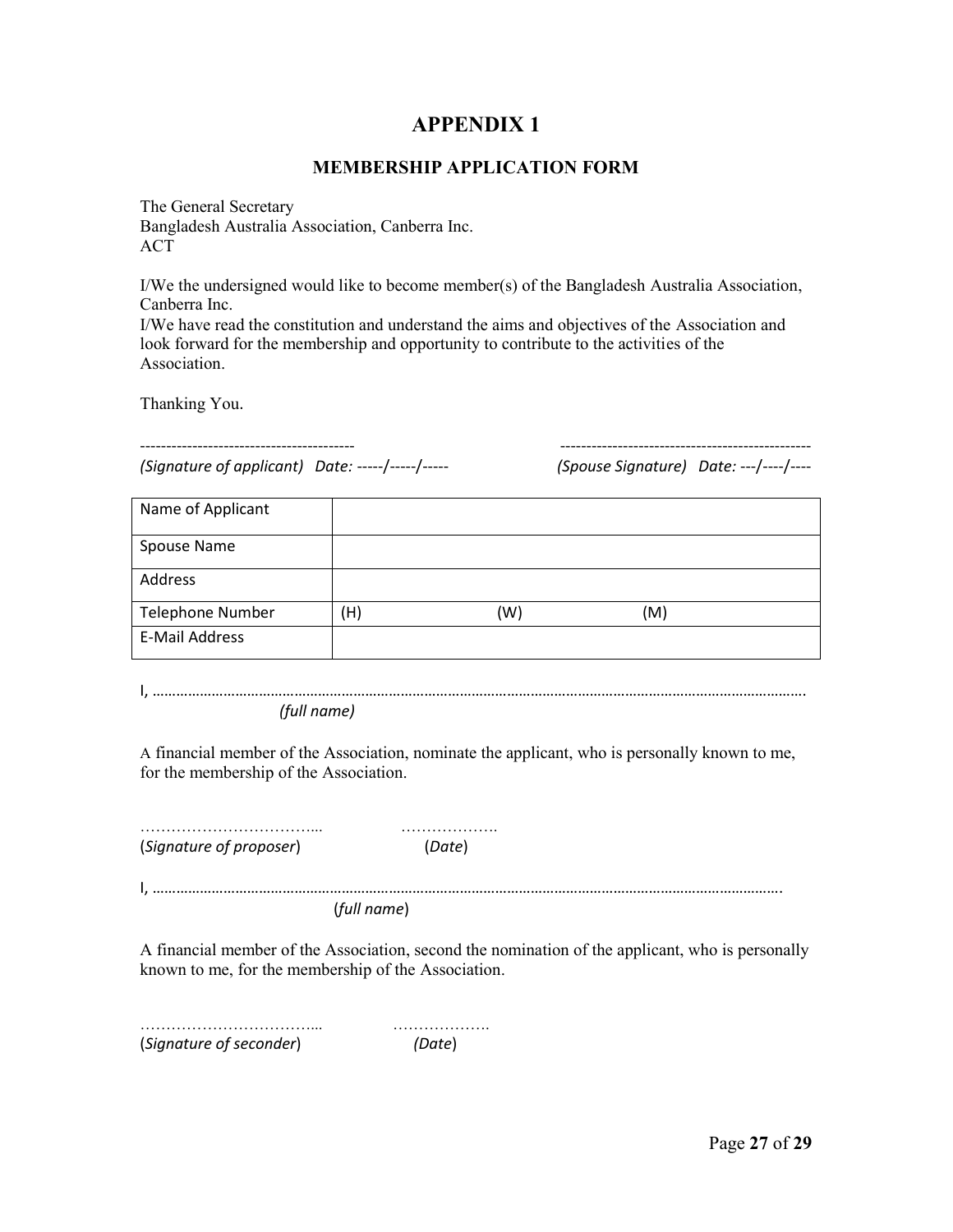#### **APPENDIX 2**

#### **ELECTION NOMINATION FORM**

The General Secretary/Election Chairperson Bangladesh Australia Association, Canberra Inc. ACT

I the undersigned financial member would like to become office-bearer/committee member of the Bangladesh Australia Association, Canberra Inc.

I have read the constitution and understand the aims and objectives of the Association and look forward for the EC membership and opportunity to contribute to the activities of the Association.

Thanking You.

| Name of Applicant       |     |     |     |  |
|-------------------------|-----|-----|-----|--|
| <b>EC Position</b>      |     |     |     |  |
| Address                 |     |     |     |  |
| <b>Telephone Number</b> | (H) | (W) | (M) |  |
| <b>E-Mail Address</b>   |     |     |     |  |

*(Signature of Applicant) Date:* -----/-----/-----

-----------------------------------------

*(full name)*

A financial member of the Association, nominate the applicant, who is personally known to me, for the EC membership of the Association.

…………………………………. …………………….. (*Signature of proposer*) (*Date*)

I, …………………………………………………………………………………………………………………………………………….

(*full name*)

A financial member of the Association, second the nomination of the applicant, who is personally known to me, for the EC membership of the Association.

……………………………... ………………. (*Signature of seconder*) *(Date*)